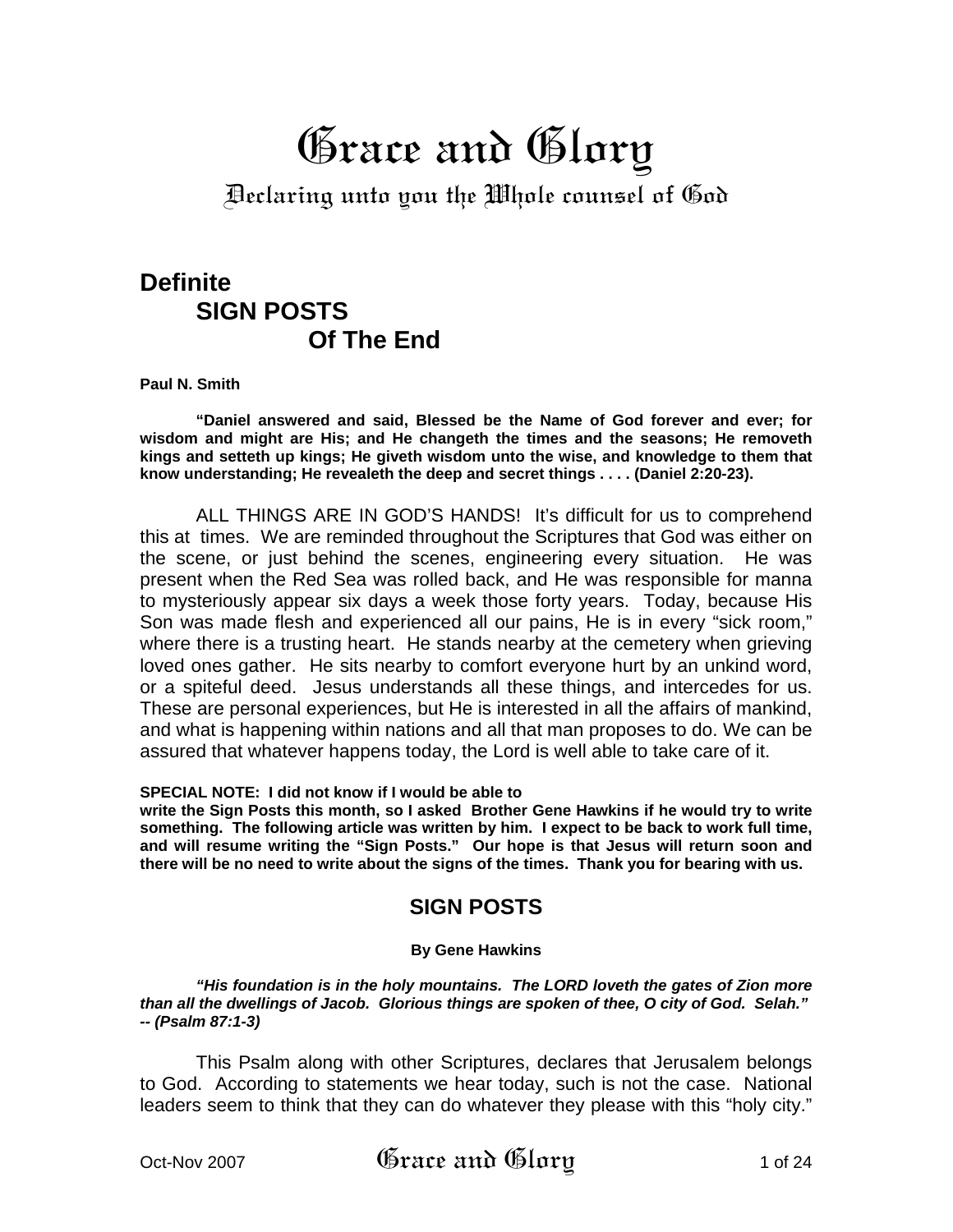It can be called the "holy city" because God laid claim to it many years ago. We read in these verses that the very foundation and center of all God's dealings with the nations, are in this city. Verse 1 declares that He has chosen this city and that glorious things are spoken of her. Jerusalem, or Zion, is called the "city of God," and men would do well to remember that as well to observe the word, "Selah." This means to "pause, stop and think on what has been declared.

 "IT'S TIME FOR THE ESTABLISHMENT OF A PALESTINIAN STATE," U. S. Secretary of State Condleeza Rice stated recently. She continued to "prod" Israel and the Palestinians to agree to start formal peace talks. Her statement was made at a news conference with Palestinian Authority President Mahmoud Abbas during a four-day Middle East shuttle diplomacy mission. The United States sees the establishment of a Palestinian state and a two-state solution as absolutely essential for the future, and not only between Israelis and Palestinians, but also for the entire Middle East, and indeed, to American interests.

 Secretary Rice is scheduled to meet again with the Palestinians and Israelis, and will meet Jordan's king, Abdullah II in London, "in a bid to build support for the meeting among skeptical Arab nations." Jerusalem is not only a center which God has claimed, but a great number of nations are very much interested in her.

 There are a multitude of issues to be resolved, and there is nothing to indicate that any of the parties involved have enquired of God, the Real Owner of that disputed city. Prime Minister Ehud Olmert has said that he has never seen the Declaration to be endorsed in Annapolis which President Bush hopes will lead to a final settlement of this long-running conflict. The U. S. favors a more vague "final status issues" such as the borders of a Palestinian state, etc. As might be expected, the Palestinians have said that they will not attend the conference without a document that contains details on these matters, as well as a specific time for their resolution.

 Both sides are "digging in' to obtain their own objectives, but there is some indication that Israel will be ready, once again, to compromise. Secretary Rice declined to reveal her private discussions with Israeli and Palestinian officials, but suggested that neither side would get its way in their demands for the joint statement. Prime Minister Olmert hinted recently that he is ready to share control of Jerusalem, saying, for the first time, that Israel could do without controlling some of the holy city's outlying Arab neighborhoods. That "holy" city refers to God's assessment of Jerusalem under the control of Christ, and as a result of His work of Redemption. Israel does not recognize such Redemption, and thus they are once again ready to relinquish land that belongs to God. This will never happen on a permanent basis, for God has boldly declared, "The land shall not be sold forever;; for the land is Mine; for ye are strangers and sojourners with me" (Leviticus 25:23)

 Israel has a long history of making agreements with the nations. We well remember the "Camp David Accords" during the Carter Administration, which involved the dispute over the Sinai Peninsula and the West Bank. Israel made major concessions in removing troops from the Sinai and agreeing to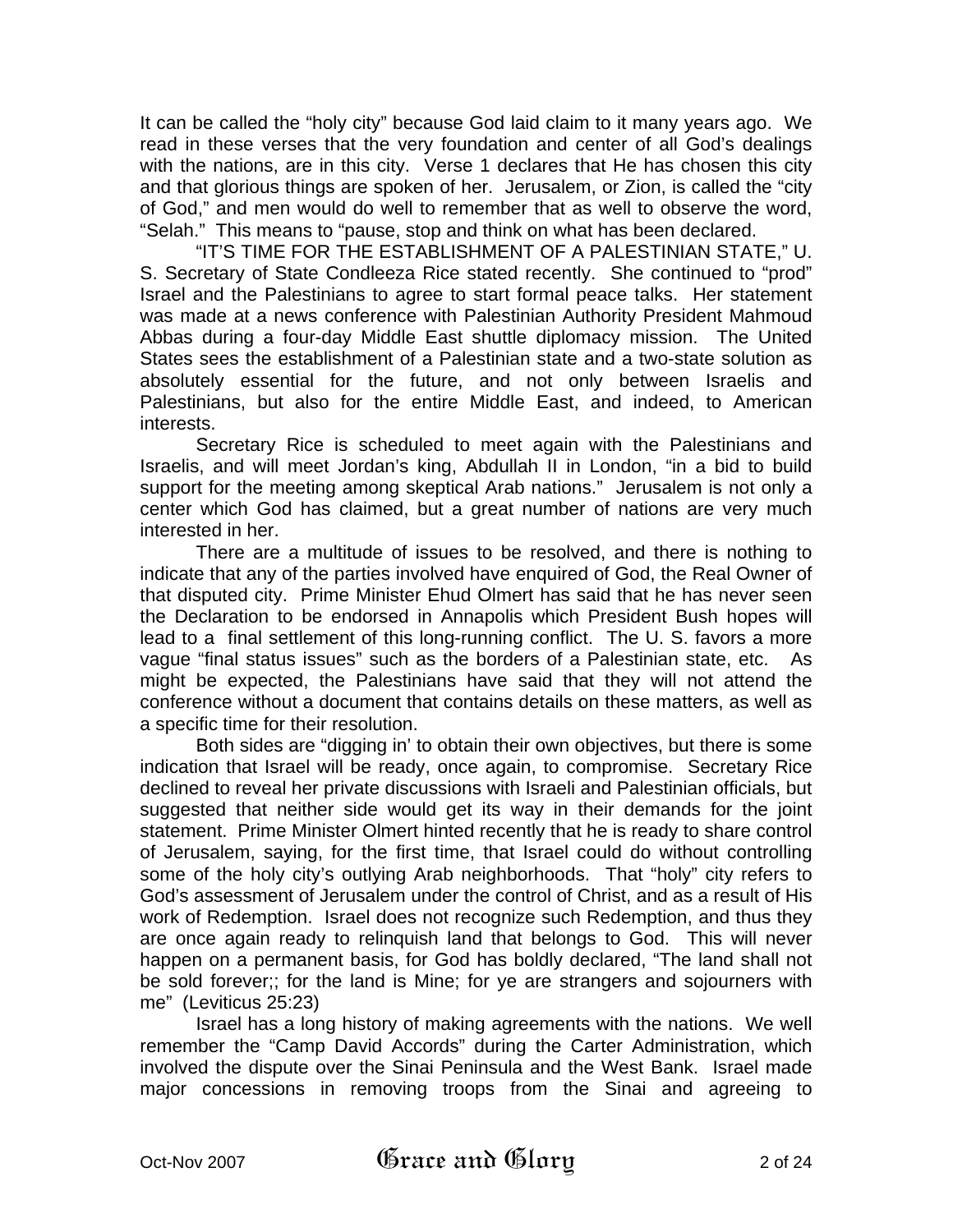negotiations to establish an autonomous, self-governing authority in the West Bank and the Gaza Strip. In return, this nation has received \$3 billion annually since 1985, in grants and military-aid packages from the U.S. The Clinton White House brokered a land-for-peace deal, and though they have relinquished lands and control, Israel has never enjoyed the safety and contentment for which she so desperately longs. She goes on, making agreements with those nations. When Israel had Lebanon on the ropes, she was persuaded to withdraw her troops, and received absolutely nothing in return, not even the soldiers who were captured to start the conflict.

 Mr. Olmert's reference to Jerusalem as the "holy city," seems to indicate that he might be willing to compromise, even with some of Israel's sacred activities also. We know this will happen eventually when the "daily sacrifice" will be taken away for the sake of peace (Daniel 12:11). This will be a significant day for Israel and the world. Daniel tells us exactly what will result: "And from the time that the daily sacrifice be taken away, and the abomination that maketh desolate set up, there shall be a thousand two-hundred and ninety days." From Daniel 9:27, this is the "abomination of desolation" which will be set up in the midst of those week of years, or 1260 days after the covenant with the anti-Christ is ratified (Matthew 24:15).

 This means that the daily sacrifice will be taken away 1290 days earlier, or 30 days before the infamous covenant with the man of sin is complete. It is assumed that taking away the daily sacrifice will be one of the conditions required to ratify the covenant. When this is done, it means the Israel, the nation, has once again rejected the Messiah, and thus judgment from God, the Tribulation, will ensue.

 Prime Minister Olmert's statement was "Israel could ddo without controlling some of the "holy city's outlying Arab neighborhoods." How long will it be until Arab demands will include a goodly part of the city itself, to be the Capital of Palestine? How long will it be before these compromises reach the very heart of Jerusalem – the Temple?

 According to our Psalm, there are many who think they can lay claim to this treasured city because of their birth there. "I will make mention of Rehab (Egypt) and Babylong to them that know me: behold, Philistia, and Tyre, with Ethiopia; this man was born there. And of Zion it shall be said, This and that man was born in her; and the highest Himself shall establish her" (87:4-5). Though many may try to claim Jerusalem because they were "born in her," it is God who declares that He, alone, will establish her. "The LORD shall count, when He writeth up the people, that this man was born there. Selah." It is God alone Who will determine who has the right to claim her, and natural birth alone is by no means the prerequisite. Christ, Himself, who was not born of a woman in Jerusalem, is God's appointed Ruler, fulfilling the Davidic Covenant (II Samuel 7). Only He can lay claim to be the supreme Monarch of this city, and the next verse declares what will happen when this historic "Holy City" is back in the Hands where it belongs. "As well the singers as the players on instruments shall be there; all my springs are in Thee" (87:7).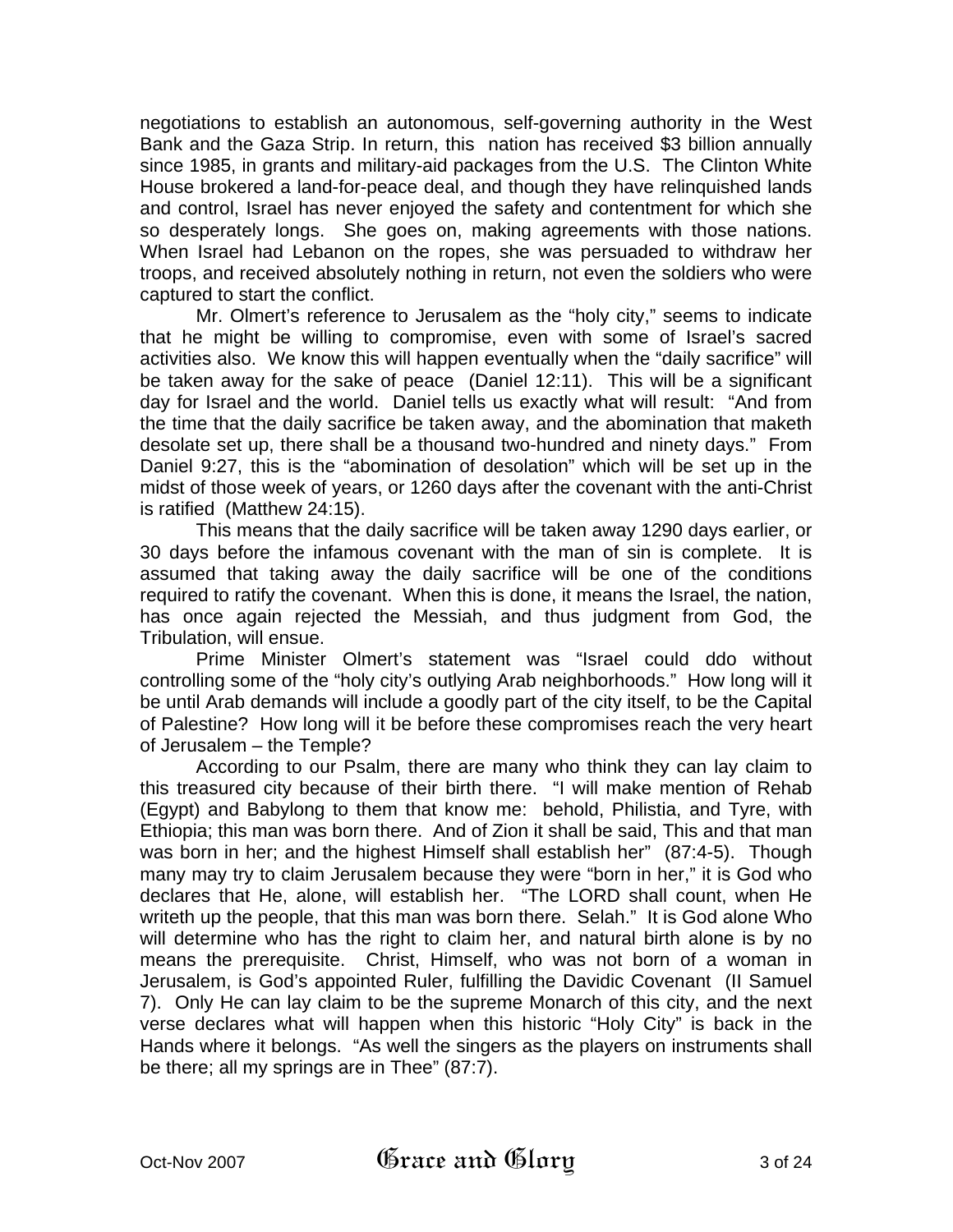These words describe Jerusalem presenting an atmosphere of glory and joy, the earth's center from which emanate the springs of spiritual blessing for the whole world. One day, men will realize that all their intricate, ingenious, and time-consuming negotiations, based purely on man's wisdom, mean absolutely nothing. God Himself will assume full responsibility for Jerusalem as His own chosen Zion.

#### \* \* \* \* \* \* \* \* \* \* \* \* \* \* \* \* \* \*

#### **Peace when Jesus Comes**

 In righteousness the Lord will come, Some blessed day and take me home. To earth below I'll say, "Farewell." With Him forevermore to dwell.

 As I pursue the narrow way, I look for that eternal day, When Christ shall come our King to be Oh, what a joy His face to see!

 "Peace" cries the world of men today, But Christ alone can peace convey. And strife and sin shall ever reign, Till Christ the Lord shall come again. -- Ernest Douhit

\* \* \* \* \* \* \* \* \* \* \* \* \* \* \*

## **"OCCUPY TILL I COME"**

#### **John Wright Follette**

#### **"And He called His ten servants, and delivered them ten pounds, and said unto them, Occupy till I come." (Luke 19:13)**

One beautiful and helpful phase of the ministry of the Holy Spirit is to take the Truth and make it alive to us. It is so possible to give mental assent to the letter of the Word and believe it thoroughly; yet, at the same time, miss a certain inspiration and heart touch which come only by the Spirit's work in quickening and making real the truths which we hold and even teach and preach.

It has been only during the past few years that I have had light on the Word concerning the second coming of the Lord. During that time I have studied and have been thoroughly convinced, from the standpoint of prophecy and current events that we are living in the end days of this dispensation. Occasionally the Spirit has quickened some phase of His coming to me and strengthened my faith and encouraged my heart to press on until He comes. Of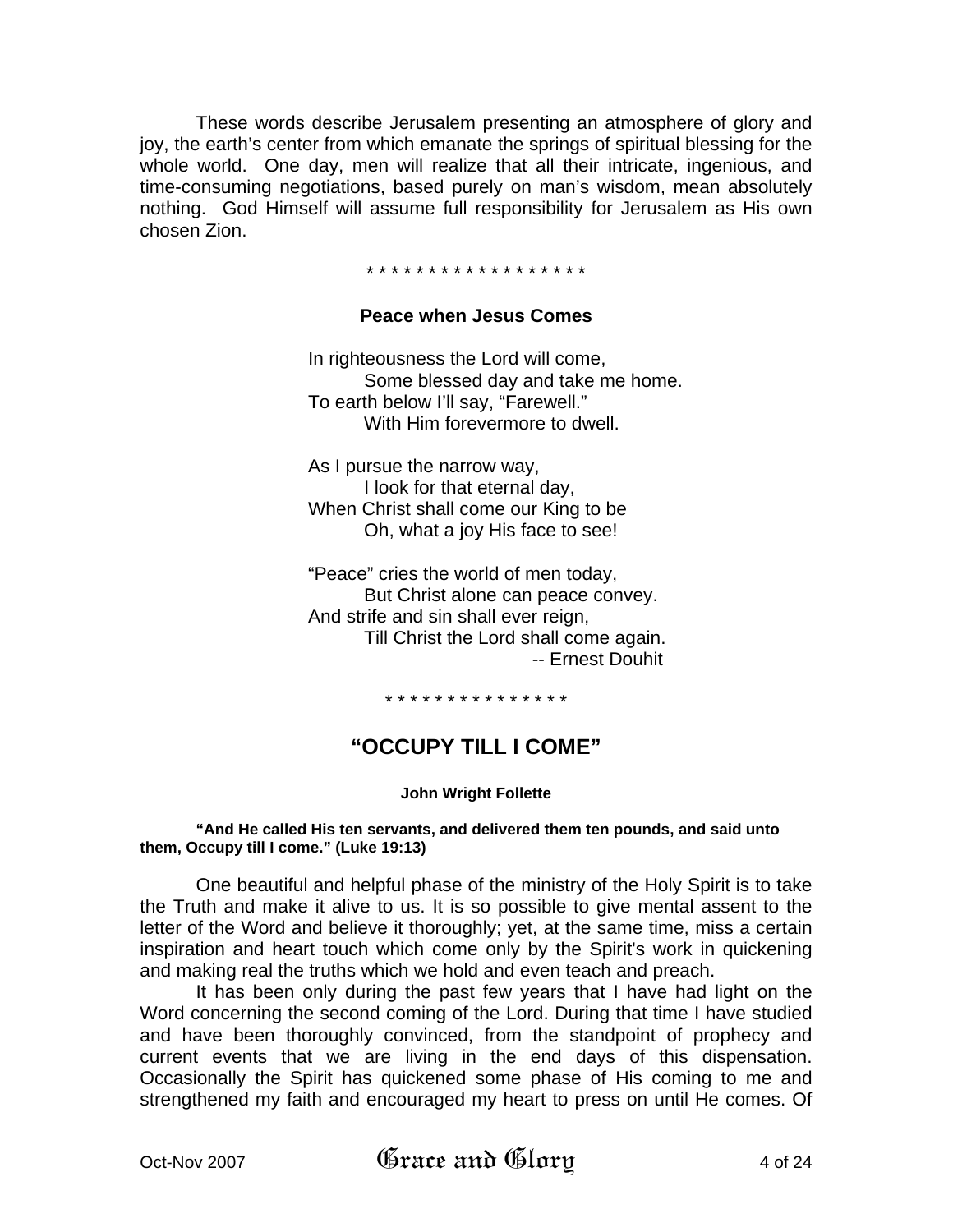late I have been praying much concerning the attitude I should take in regard to the short time left and the seeming great need, and what God might be expecting of me as my little part to play in preparing my heart for the. Home-going. And so, as light to my spirit, He gave me this little vision. By it He has settled some of the questions I held concerning the future and also work and service. So, trusting it may prove a help and blessing to others who look and long for His appearing, I pass it on.

I have no apology to make because the vision savors of the farm and commonplace daily life. The picture drawn may be of very homely and ordinary setting; but it is as the Spirit gave it, and He knows what ministry to use in making the Truth real. He knows the language of the human heart and the simplest approach to the place where we live. When Jesus taught, I am glad He used the natural everyday experiences; and thorough lessons in which He spoke of birds, flowers, fields, cattle, sheep, and little children, He gave us the most profound and spiritual teaching.

While waiting upon the Lord in a prayer meeting, the Spirit began to settle down over my heart in such silence and rest as I have not sensed in many days. There is such heavenly quietness in the hush He is able to bring over and into the restless heart. As I sat before Him with my spirit wrapped in silence so alive and yet so still, my heart was seeking Him in prayer and worship. The tenor of my prayer was thus: "Dear Lord, Thou art coming; I praise Thee Thou art near ... But in these momentous days, so full of need, what wilt Thou have me to do? What needs most attention? What word hast Thou for me?" Then He gave me so clearly this word, "Occupy till I come." This He spoke three times, and my heart was so happy to hear His Voice and to heed His injunction. Then I continued to ask Him what He meant by "occupy." It was in answer to this that He gave this lesson.

He let me live over in spirit a day of my boyhood. While a child between the ages of six and eleven, it was my privilege to live on a farm. God is so wise and wonderful in ordering our lives and making "all things work together for good." It was during those days that He taught me my first lesson in seeing, hearing, feeling, as I walked and played, worked or studied, in His great "out-ofdoors." The nearest city was fifteen miles away, and was only reached by driving a horse over the long country roads. It was my parents' custom to drive to the city every two or three months to do the necessary trading. On such days we, as children, were left at home to keep house and were given certain tasks to do while father and mother were gone. It was just such a day the Lord let me live over again in spirit.

How well I remember the glee and secret joy we had in thinking how delightful it would be to "keep house" and feel free to go about the daily duties. At such times mother gave us permission to go to the woods for flowers, to pop corn, or maybe play in the brook. How strong and courageous we were! To go to the end of the farm was nothing - we were so brave! The morning went quickly and at noon we ate our dinner in joyous spirit. It was a novelty to feel ourselves alone. Maybe my eldest sister would try her hand at a new kind of pie or pudding - it was such excellent time for adventure, experiment, and independence. The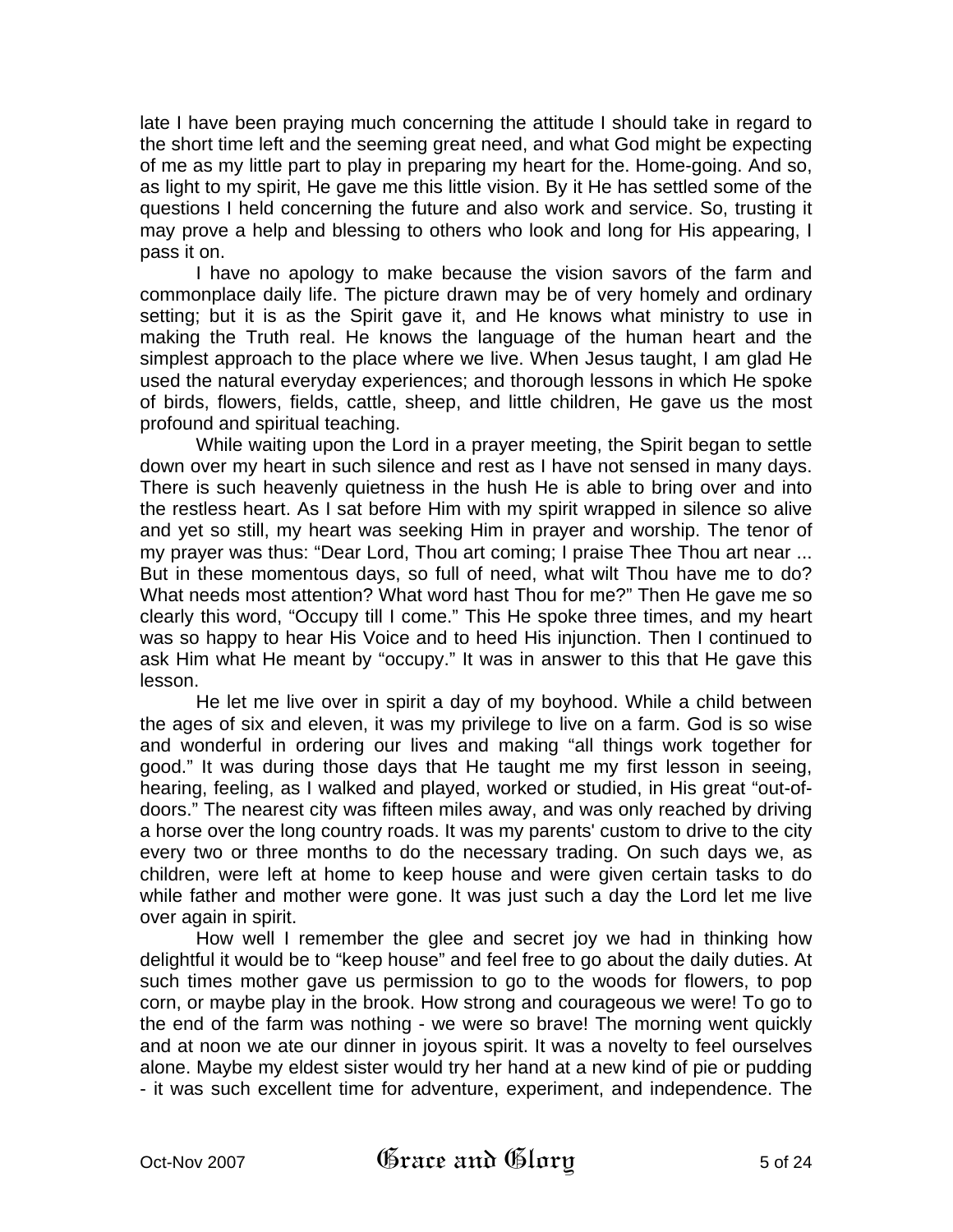afternoon wore on, and soon it was time to do the evening chores. My part was simple as I was but a child. But it mattered not if we were small or not, we had our duties and were taught to do them. For this training I have been very thankful in the years since. Again I lived over that evening hour. I had to carry in the wood and fill the box behind the kitchen stove. Maybe it would take three or four trips to the woodshed; but I had to fill it even when, to do so, a trip for only two or three sticks was necessary. Then I had to go for the cows and bring them up from the lower pasture.

As the long shadows of twilight came creeping in, how my bare feet hurried over the dusty road. I wanted to stop by the old rail fence to see a robin's nest which always pleased me so. I wondered if the lovely eggs had hatched, but the dusk was coming and I had to hurry. Then I must gather the eggs and fasten the coops where the little chickens were, or maybe see that the ducks were all up from brook. As the purple gloom moved in and the barn and sheds were wrapped in veils which only twilight dusk can spin, my heart would feel a strange longing for mother. How we would look toward the hill to see if they were not soon coming. But the chores were to be done; and many times, if it was too shadowy, we would be tempted to neglect the nests too far out of way. Some would be away back on haymow or up in the granary, and took more courage to gather the eggs from those places. So one would go with the other and finally have the chore done. But how many times we would glance up the road to the distant hill to see if mother and father had come.

How strange that all the bravery we had known during the sunny hours of the day had vanished. The desire to venture to the end of the farm had gone; we did not want to venture the end of the garden. The purple melted into still deeper shade; the bushes, fence posts, and trees, all so familiar began to assume grotesque shapes and soon lost their identity in dusky shadows. The little world in which we spent the day was fast fading; and the brave spirit of adventure passed with it. A strange loneliness stole over our hearts and one wish possessed us - that mother would soon come. Sometimes they were late we would have to prepare the evening meal. But somehow the food did not taste just right, and it was so hard to swallow - owing to a lump we developed in the throat and persisted in making itself known every time we glanced toward the hill or thought - "If mother would only come." How little we were then concerned with anything but her coming. No play however interesting, no duty however pressing, could divert our attention from the hill where our longing hearts looked for her return. Even the necessary food, which hitherto had tasted so good and might have been eaten with great pleasure, lost its flavor and we found little appetite for it.

I wish I could tell the joy, the delight, the ecstasy of spirit, when finally we saw them coming over the hill. How we ran then to meet them and exchanged our words of welcome even before they stepped from the carriage. Then as the silent curtains of the night gently shut us in, our little world seemed such a safe place. The night had no terror, the shadows no meaning, for we were secure. Now our hearts could rest - for mother had come. How delightfully simple is the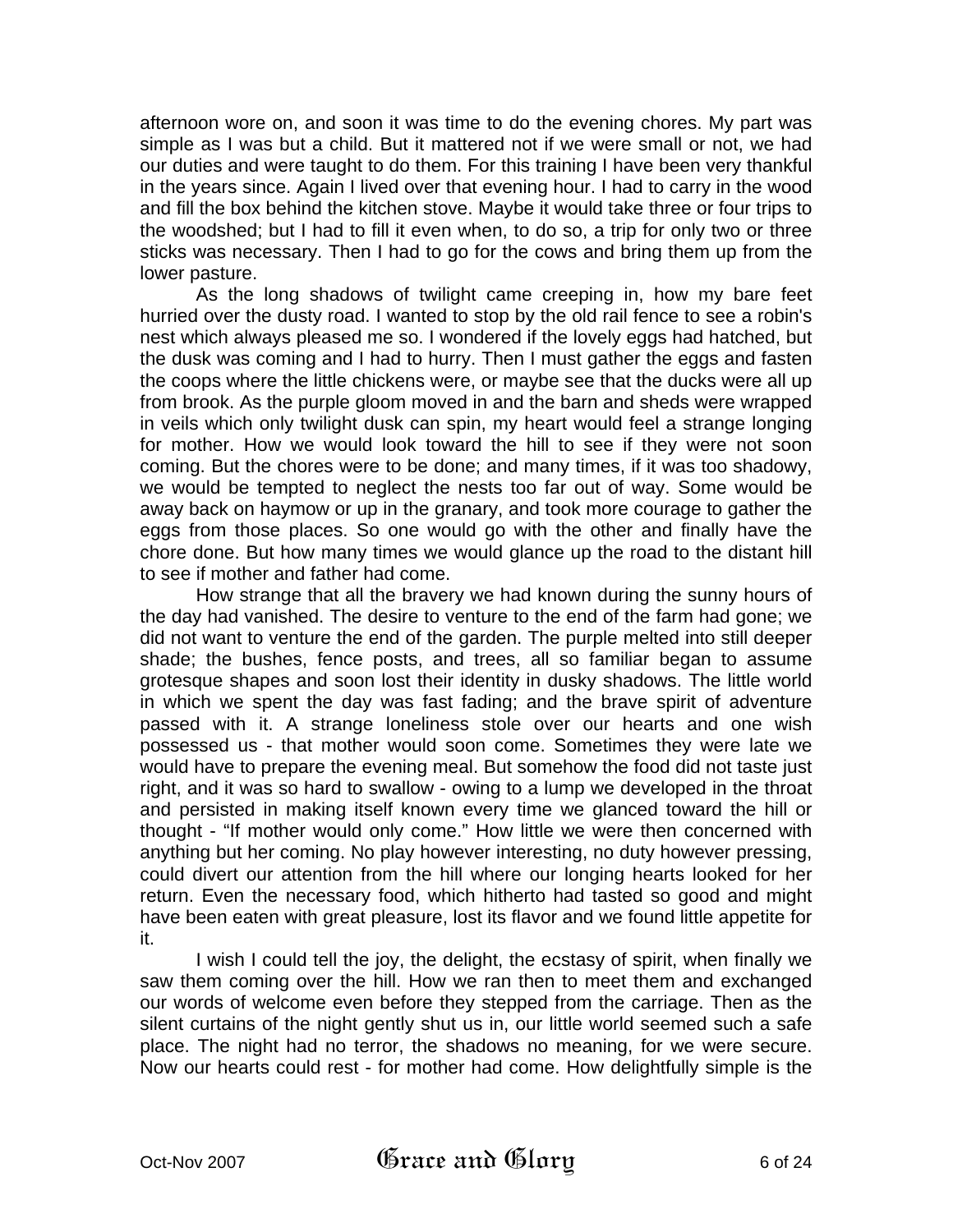trust of a little child. How secure and safe he feels when father and mother are near.

Dear friends, this little picture of such commonplace material needs but little light or interpretation. Those of us who are looking toward the distant hill know something of the secret longing which fills the soul. Our little day (this age) is fast ending; the morning of vision and courage is spent. Our forefathers began the day's work years and years ago. As well the noon has come and gone. During those long hours filled with shadow, sun, and song, the work of the Church was established. We are now in the twilight of the age. The long dim shadows stretch their lengths across the fields, and nightfall is at hand. This is not the hour for work which should have been done twenty or even ten years ago. The great task given to the Church for her period has been done (faithfully or otherwise). We are now in chore time.

Those who have lived on a farm know what that means. No farmer undertakes a heavy or lengthy piece of work at chore time. The chores have a very necessary place, but they are short tasks. So ours today is a short quick work, and such as can only be done at such an hour as this. I do not believe God is waiting to do some great and wonderful work which will take twenty years to develop. The hour is late, and now we are to "occupy" until He comes - continue faithful in the duties to which He has called us.

In this little vision He made me see so clearly that it is not success He rewards, not some striking or spectacular effect which arouses the admiration of men. No. The simple task well done as unto Him, faithfully and in a loving consecrated spirit, that is sure to be blessed by His seal and reward. Now that He is near is no sign that we have a right to neglect, shirk, or render to Him careless service. To speak in the language of the vision, even though some nests be far out of reach and our hearts are faint and weary, we must not neglect them. Nor should we feel they are not necessary - that maybe tomorrow will do to gather the eggs from them. Nothing is little in that way to God. He may send you to the end of the earth on a simple errand and at the eleventh hour. He has need of eggs tucked away in most forsaken places. If He is calling you, trust His wisdom and go. To "occupy" is to faithfully trudge back to the wood pile for the last two or three sticks so necessary to fill the box. May the Holy Spirit quicken us to heed His injunctions and give us happy feet to run the short errands.

0h friends, how much darker do we need the hour to be to put speed into our spirit? We cannot tarry now to look at the innocent bird's nest and count the eggs or watch the mother bird feed her young. Our time is past for the simple and legitimate amusements. The twilight gloom is purpling in the west. The little world about us is showing its true character - it fades and passes away. Where is your vision? Are you watching the distant hill? How strange this loneliness which creeps into our hearts as we look about and long for His coming. The world is fast filling with shadows, and everything about us seems to be moved out of its place. The gathering darkness renders even the things we seem to know, indistinct, uncertain, and doubtful. This is not the noon hour nor is it afternoon we are past sundown and are now in twilight. That is why the uncertainty and darkness fill our hearts with sickness at the thought of staying here. This is the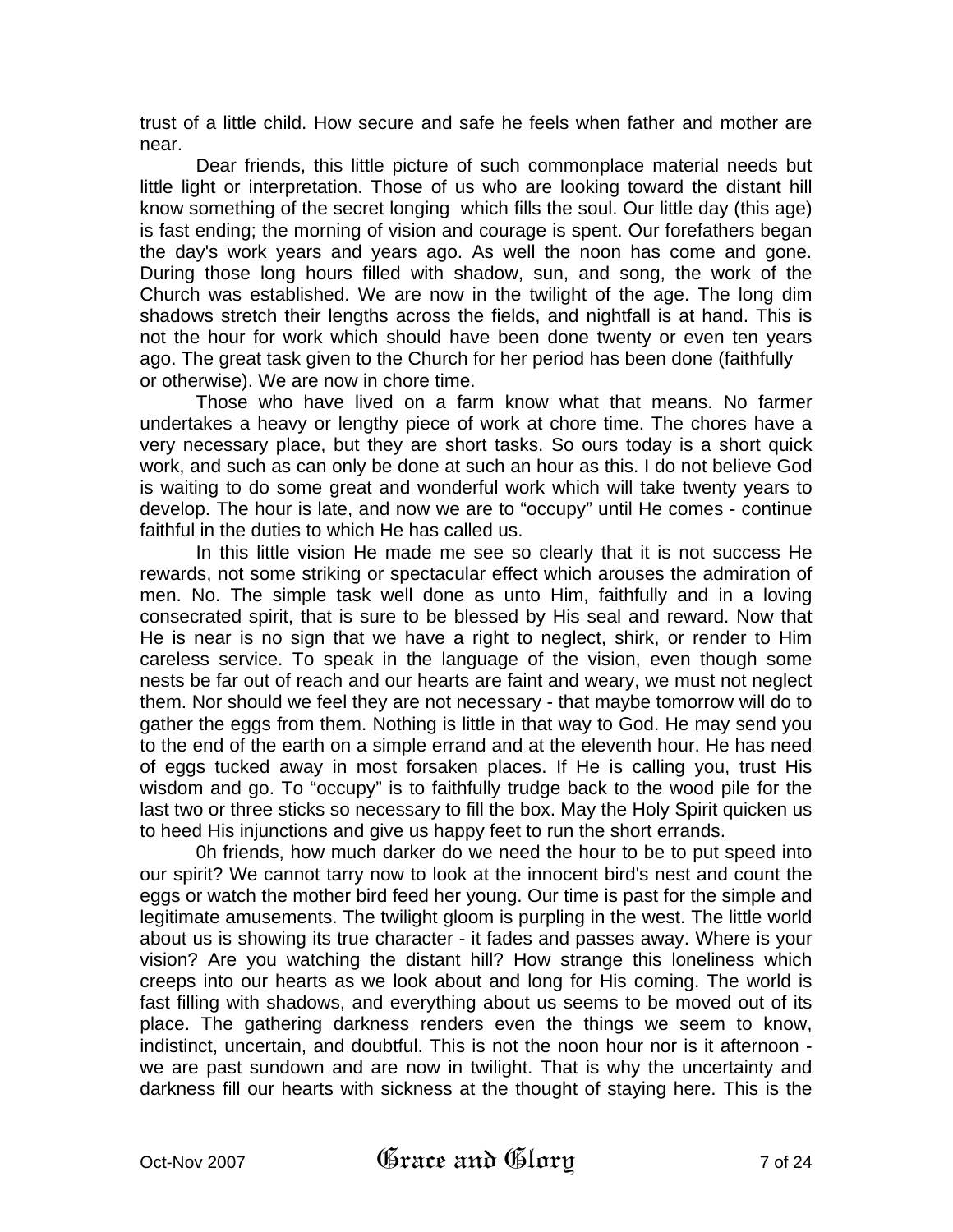homing hour, and Christ is making us homesick for His coming. Are you not yet convinced that the "here and now" is not all of life?

The other day the Lord gave me a poem, in which He showed me through the imagery of the twilight hour how fleeting and transitory the little life and world of material environment. I pass on a part of it telling what the hour means to those of us who long for His coming.

So may we not take courage? Let us keep our vision up, and faithfully and willingly do the tasks He sets before us. The hour is late, the chores are nearly done, the shadows deepen, the lonely heart hungers. As we keep looking toward the distant hill, ere long we shall hear that soul-stirring and longed-for call, "Behold, the Bridegroom cometh; go ye out to meet Him."

> *Unseen the little birds in branches dark Have found a resting place so cool and still. While from the dusky thicket in the glen There comes the lonesome call of whippoorwill.*

*The heart is strangely moved by loneliness And sickens at the thought of finite things. It hungers for the infinite and life, Which faith in immortality now brings.* 

*The little world wherein I spent the day, Will-o'-the-wisp is proving now to be. What seemed so firm and strong 'nearth noonday sun, E'en while I look now melts and fades away.* 

*I do not find my heart grieved by the loss, To have it back my heart no cry would give. A secret joy is found in losing all – For this is not the world in which I live.* 

*-- John Wright Follette* 

*\* \* \* \* \* \* \* \* \* \* \* \* \* \* \* \* \* \**

- \* Nothing lies outside the reach of prayer, except that which is out of the will of God.
- \* A Christian is a person who makes you think of Jesus.
- \* Faith and fear do not mix.
- \* He who cannot pray when the sun shines, does not know how to pray when the clouds cover the sky.
- \* If your knees knock, kneel on them.
- \* Pray for a good harvest, but keep on hoeing.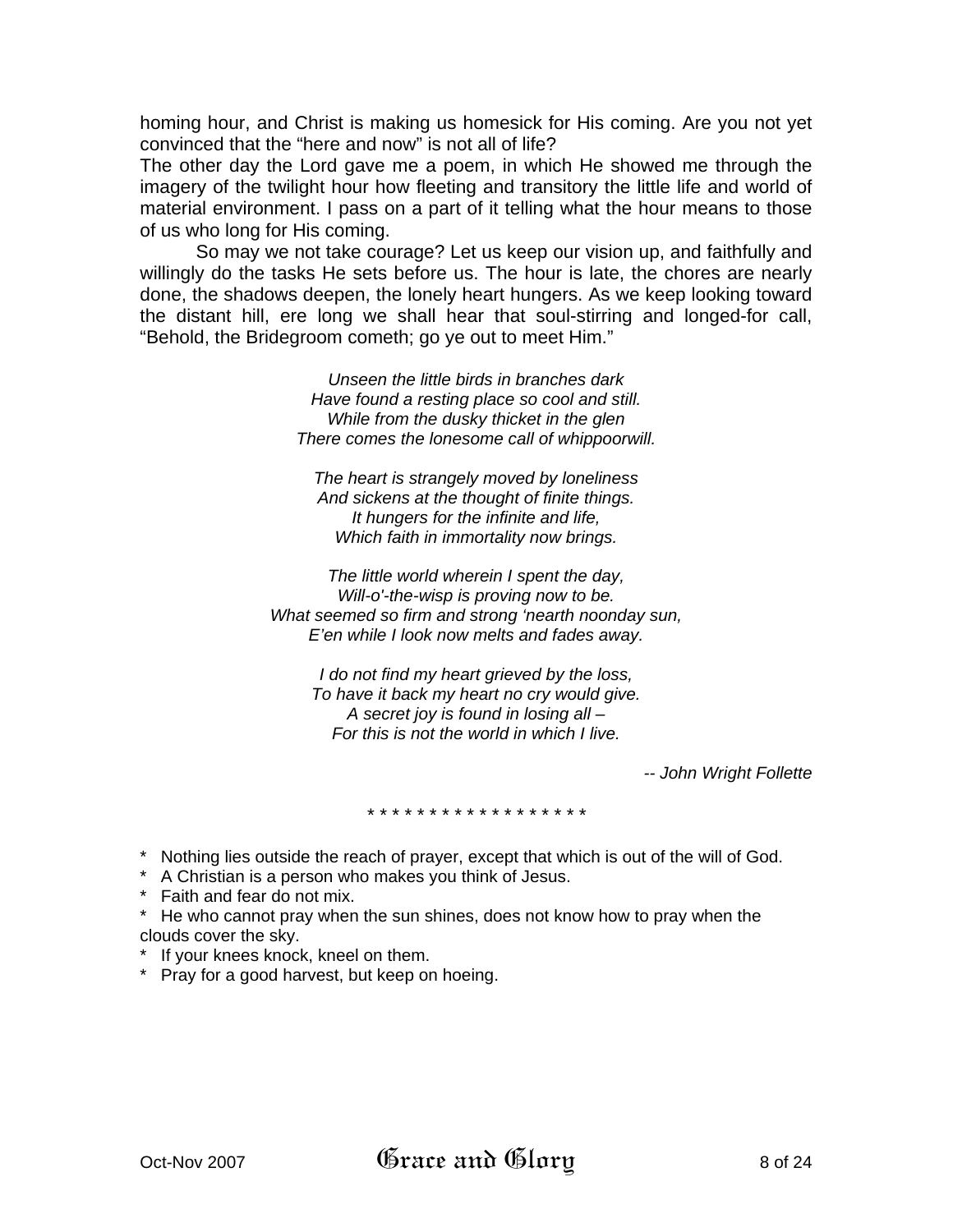# **HIS WORKMANSHIP**

#### **"For we are His workmanship, created in Christ Jesus unto good works, which God hath before ordained that we should walk in them." -- Ephesians 2:10**

 As we meditate upon the marvel of this Scripture, we conclude that we are God's responsibility. God has put Himself on record that He is the WORKER, for no one else is able for the task. The material which He uses, He Himself must provide. We "were dead in trespasses and sins," but He "hath quickened us together with Christ ... and hath raised us up together, and made us sit together in heavenly places in Christ Jesus" - Eph. 2:5,6. Therefore, the material is the new creation of which we have been made partakers by our faith in the fact of the death and resurrection of Christ. By grace we have been saved, and now God has a chance to work in us by His own mighty power. He can add to the likeness of His Son in each one of the saints who will let Him work. His workmanship we are; and the more yielded we are in His hands, the more opportunity He is given to display His skill and amazing power.

He desires that we become perfect by His working. It is amazing that He has made provision for such a consummation, and He is working toward that end. He has an image, Christ, that He is perfecting in us; and He will not be defeated by our weakness or inability. He is the WORKMAN. All, therefore, that we are called upon to do is LET HIM WORK. He will fashion us according to His will. He is able and willing; therefore, there is hope for us, and assurance that we will be according to the Divine plan and specification. Someone might enquire, "Why does God desire to work on such material as humanity that had once failed Him? What is His motive? It is that He will have the masterpiece of His creation from the weakest sort of material. In God Himself is the motive. The plan and purpose originated in Him. God has chosen the weakest of His intelligent creation to be His greatest triumph. We will be an exhibition of His grace throughout all eternity. He will put on display His masterpiece, of which humanity is the material and in the heart of God is the motive.

God's METHOD is next before us. How does He work? What procedure does He follow? He uses the Word and the Spirit of God in His work on us, and there is no other way. We retard the development by our feeble efforts to help God. He needs helplessness on our part by way of perfecting His part. Every circumstance, problem, situation, difficulty, and inability in our lives is made the occasion of the working out of His great design in us. The masterpiece of His working makes headway through all the attendant providences that environ us. He is ever working in us as we yield to His power and providences. It is by the Spirit that "we make to die the doings of the flesh." We open our hearts to Him, counting on Him to work in us according to the will of God. The greatest work is done in us as He is allowed to mold and rub in the oil. It is after that carving has cut us down to half our size and the pattern of the image begins to show in our lives. Oh, how faithful He is - cutting, shaping, molding, and making us into the design He has purposed for us. It is truly wonderful how beautifully He works with such material, which work will continue until we stand complete and perfect like the Pattern - Christ.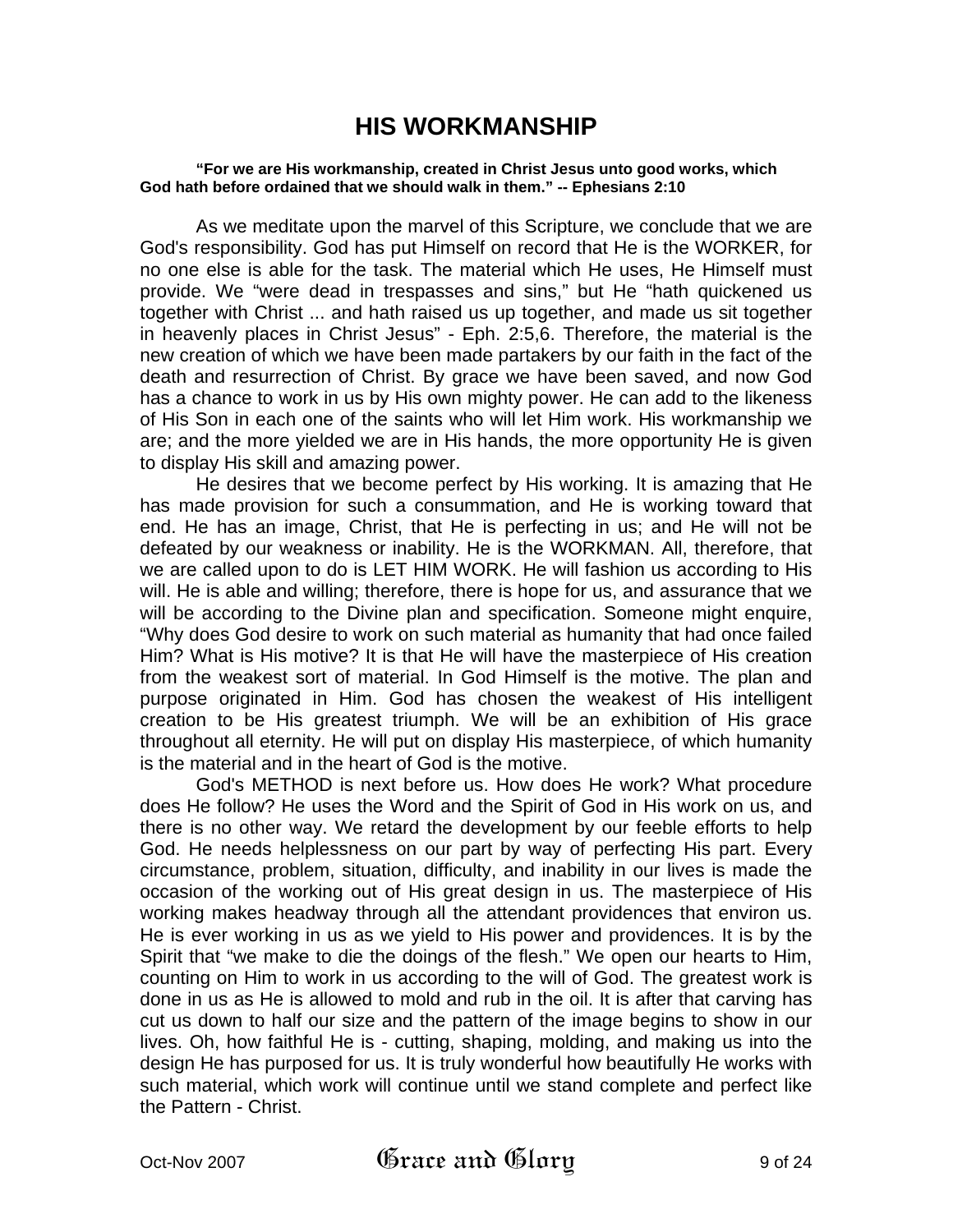What is it all for? Here is the answer, "That in the ages to come He might shew the exceeding riches of His grace in His kindness toward us through Christ Jesus" - Eph. 2:7. The wondering universe will gaze upon the marvels of His workmanship throughout all ages and be astonished at His grace. He is going to show us off, point to us as His MASTERPIECE, "to the intent that now unto the principalities and powers in heavenly places might be known by the Church the manifold wisdom of God" - Eph. 3:10. The angels desire to look into these things. They will marvel forever at the glorified Church - the image to a great extent of the glorified Christ, the Head and Pattern.

This word "workmanship" is also translated "poem." It implies design and more - skill and craftsmanship. We often receive from friends verses which they desire we should print, but they are not poems. There is no order, no design; there are some beautiful expressions, but they are not put together according to the rules of poetry. But we, the saints, are God's poem. The design will all be worked in each in perfection, for the Master Craftsman is doing the work. He suits the method to the design and to the material, and He knows how to arrange His poem to the best advantage in every part of it. His masterpiece will not have one flaw. It will all be in harmony to the uttermost degree - a poem of perfection.

## **DO YOU KNOW YOUR BIBLE?**

 An elderly preacher entered a Sunday School class while the lesson was in progress, and asked the question, "Who broke down the walls of Jericho?

A boy answered, "Not me, sir!"

The preacher asked the teacher, "Is this the usual behavior in this class?"

 The teacher replied, "This boy is honest and I believe him. I really don't think he did it."

 The preacher sought out a deacon and explained what had happened. The deacon said, "I've known both the boy and the teacher for years, and neither of them would do such a thing."

 By this time, the preacher was heartsick and reported it to the Committee on Christian Education. They said, "We see no point in being disturbed. Let's pay the bill for the damaged walls and charge it to upkeep."

\* \* \* \* \* \* \* \* \* \* \* \* \* \* \* \* \* \* \* \* \* \*

## **GOD'S DESIRE**

 The universe belongs to Him; He made it with His hand – Worlds, galaxies to man unknown.

 And every grain of sand. Contain Him? All of space would fail! In heaven, He dwells apart – Yet passionately He pleads to be

Oct-Nov 2007  $\qquad$   $\qquad$   $\qquad$   $\qquad$   $\qquad$   $\qquad$   $\qquad$   $\qquad$   $\qquad$   $\qquad$   $\qquad$   $\qquad$   $\qquad$   $\qquad$   $\qquad$   $\qquad$   $\qquad$   $\qquad$   $\qquad$   $\qquad$   $\qquad$   $\qquad$   $\qquad$   $\qquad$   $\qquad$   $\qquad$   $\qquad$   $\qquad$   $\qquad$   $\qquad$   $\qquad$   $\qquad$   $\qquad$   $\qquad$   $\qquad$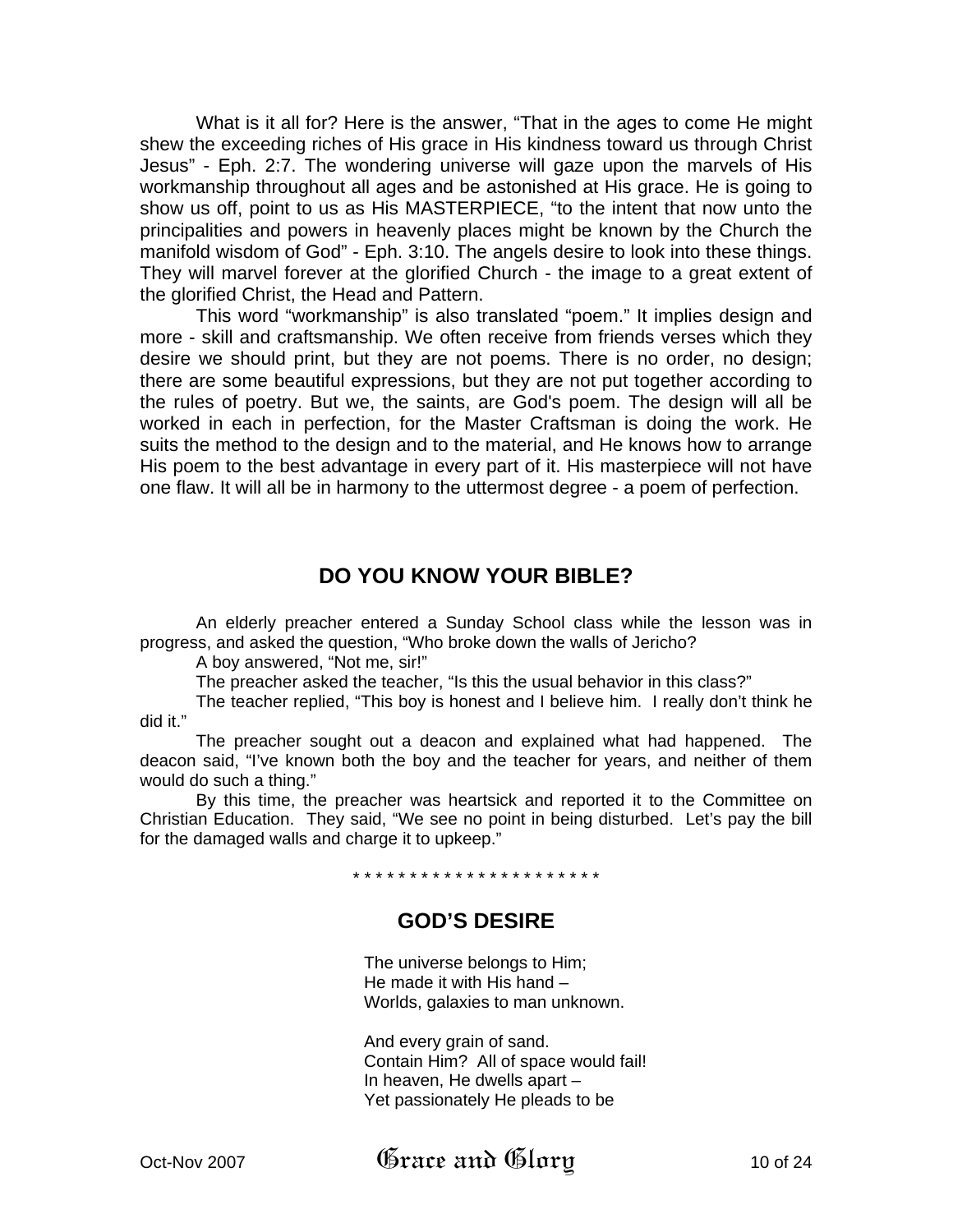## Locked in a human heart.

\* \* \* \* \* \* \* \* \* \* \* \* \* \* \* \* \* \* \* \* \* \*

- \* Faith and fear just do not mix.
- \* A Christian is a person who makes you think of Jesus.
- \* If your knees knock, kneel on them.
- \* Pray for a good harvest, but keep on hoeing.
- \* The main thing is to keep the main thing the main thing.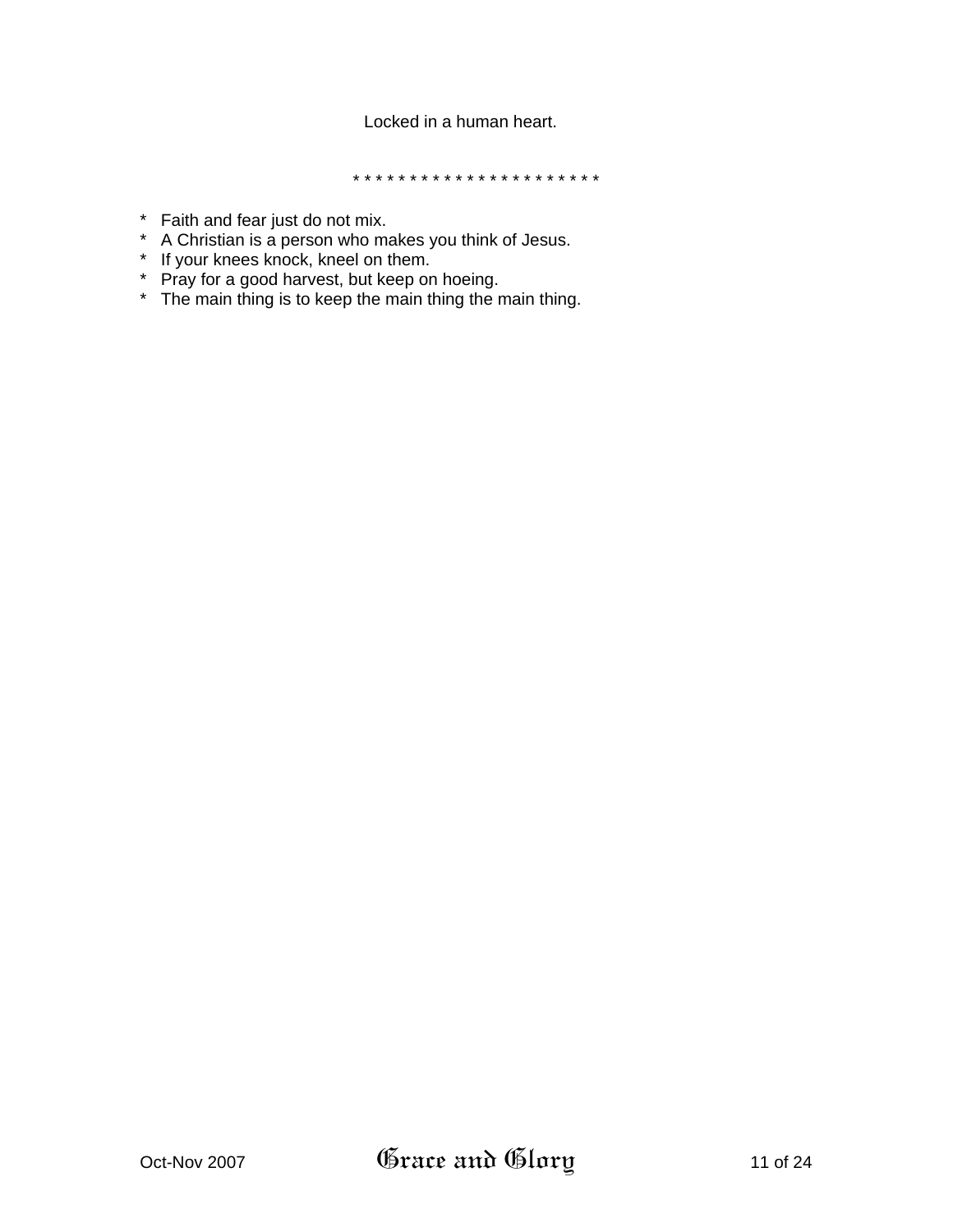# **Editor's REFLECTIONS:**

**"For we know in part, and we prophesy in part. But when that which is perfect is come, then that which is in part (imperfect) shall be done away." -- I Cor. 13:9-10** 

We know very little of the reality of spiritual truths! Our minds and our tongues are unable to express or explain that which we do know. If we could know and understand even one of the mysteries of the glories of Heaven, our minds might explode, and we surely could not explain what we saw. While we are still encased in our human shell, motivated by natural powers, we are only babes in spiritual understanding.

We may possess all the Gifts of the Spirit, but we can only know what has been revealed to us. The Apostle Paul had an experience of seeing things in Heaven which he could not describe nor explain (II Corinthians 12). He did not have the mental capacity to understand the vision, nor did he have the language to describe what he saw. This would be true of the most spiritual of saints today. We may think we know quite a bit, and yet, we can't comprehend eternal realities without a revelation of the Holy Spirit.

There is much emphasis given today to the gifts of the Spirit, and of course, they have their place in the growth and edification of the Church, but Paul shows us a greater blessing - the Divine Love of Christ. This is Christ's love for the Church, but we can experience how much He loves us, individually. This love becomes a preeminent love, much more a blessing than all the gifts. His love becomes more real as we grow in His grace. We experience His love, first, as Savior and Redeemer, to that of a Shepherd, taking care of us daily, and then to the greatest relationship of all, that of a Bridegroom. Gifts are wonderful to have, but they cannot compare with the blessing of the intimate love between Christ and His Bride.

Divine Love is the "most excellent way," and will enable us to become full overcomers. It is enough to know that the Lord loves us everlastingly, and therefore His purposes for us will be fulfilled. Christ's love, expressed and revealed to us, will be enough to fill our vision and give us a heavenly hope. We are growing day by day, but we will never fully understand spiritual truths completely until we are glorified with Christ. Paul states, "For now we see through a glass darkly (as in a riddle), but then face to face; now I know in part (or, imperfectly), but then shall I know even as also I am known" (I Corinthians 13:12). The contrast between the earthy and heavenly realms will be stupendous, and of course, out of this world! Glory! Hallelujah! Let's seek a more personal and intimate relationship with our Lord Jesus Christ.

Whatever we experience in our Christian lives today on earth, will draw us closer to the Lord. Trials are the greatest motivations to seek the Lord for a closer walk and fellowship. A husband and wife draw closer together through the experiences they have during their years of walking and living together. Let us put Christ first in our lives, and turn all that we are and all that we possess, over to Him. We will never be sorry.

(October 2007)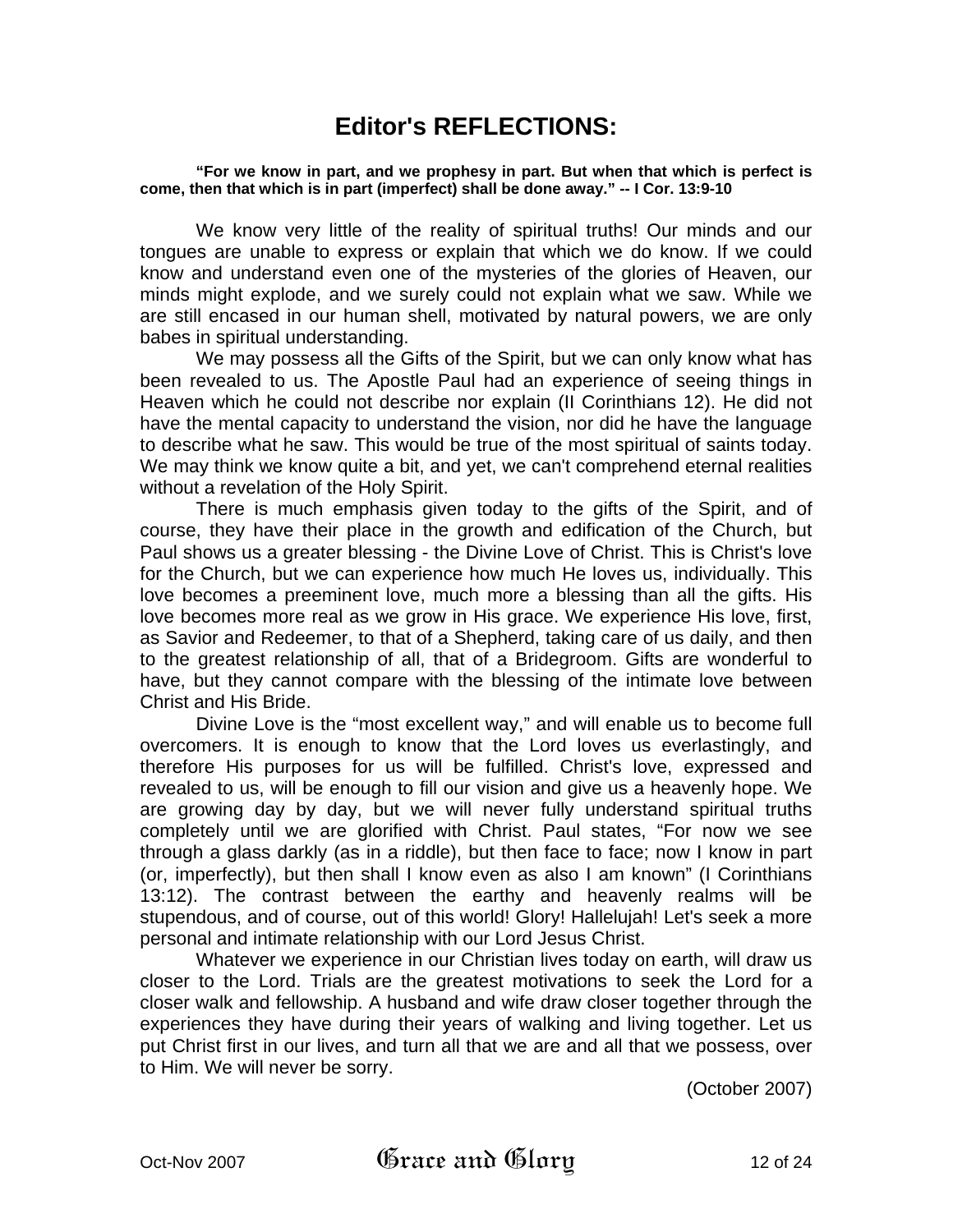# \* \* \* \* \* \* \* \* \* \* \* \* \* \* \* \* \* \* \*

## **THANK YOU FOR YOUR PRAYERS!!**

The Lord was merciful to me in my recent illness. The folks around here didn't believe that I would still be alive, but God is not through with me yet. A lot of my strength has returned, but I have a ways to go. Praise the Lord for His power, and thank you all for your cards and letters! What an encouragement! You're the best in the world! I believe I'll make it for translation!

-- Paul Smith

# **Comfort**

#### **Grace L. Ferris**

**"Comfort ye, comfort ye my people, saith your God." Isa. 40:1 "Wherefore lift up the hands which hang down, and the feeble knees; and make straight paths for your feet, lest that which is lame be turned out of the way; but let it rather be healed," - Heb. 12:12-13.** 

People as a whole are suffering today - people who don't know the Lord and people who do belong to Him. Hearts, even though they sometimes put on a happy face, are crying out for love, comfort and peace. Unsaved hearts are in turmoil - feeling a void. That void, that empty place, is made only for God to occupy. No matter where they turn for help, they'll never be satisfied until they open their heart's door to Jesus. - Then they will find comfort.

Our ministry as sons and daughters of God who have experienced that divine comfort, is to reach out and touch those lost and hurting lives in the power of the Holy Spirit, touch them with His love flowing out to them through our words of cheer and comfort in His name. We are eager to share the joy in our hearts so that they, too, may be able to know Him abiding in their hearts. We are instruments of His peace and comfort, not only to the lost and hurting but also to the hurting children of God. Psalms 34:17-19- "... Many are the afflictions of the righteous..." The reason for that is found in Eph. 6:10-18. Why Eph. 6:10-18? We are to watch in love so that we may comfort one another, - II Cor. 1:10. Our spiritual father, Abraham, suffered when he offered up Isaac, his only son, in obedience to God, but he was rewarded and comforted by our God of consolation. We too, obey Him, even knowing sometimes that it will cause us pain. We cast ourselves wholly on His mercy, trusting completely, knowing that He knows what He is doing in our lives. He brings us out in victory and because He is the God of all comfort, as the sufferings of Christ abound in us, so our consolation also aboundeth by Christ. He won't leave us at loose ends, He won't lead us into a situation and then desert us, though at times the enemy would try to make us think so. Christ is with us every step of the way, whether we feel like it or not. He reaches out to us in love and comfort through every moment of the trial.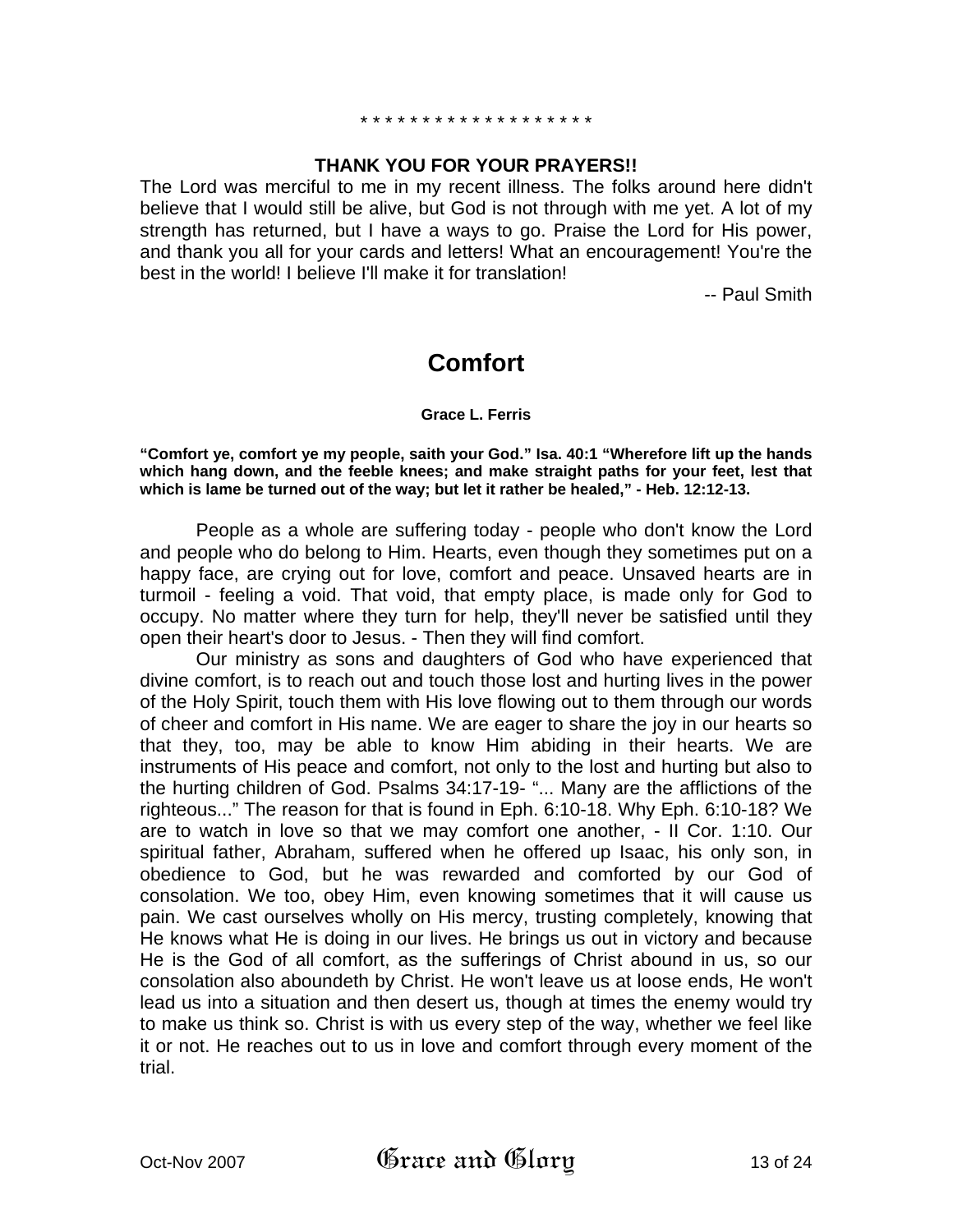And this is exactly what he wants us to do. He takes us through distresses and then comforts us, so that we are able to empathize with our brothers and sisters and yes, even with those who don't know his love, and let His comfort flow through us to them, in the power of the Spirit.

He takes us through sufferings, not only to form Christ into maturity within us, not only that we may become acquainted with him, but also that we can be of comfort to others who are suffering. It is for the sake of others that he leads us this way. It's a selfless, sacrificing way, where we forget about our own needs and wants in our concern for others. We simply cast ourselves wholly upon Christ - knowing He will care for us completely as we let Him minister through our vessel, - through our hands, our feet, our lips anointed by the Holy Spirit.

Yes, we have the sentence of death in ourselves (our old Adamic nature died in Christ on the cross) - we cannot trust in ourselves, we cannot trust in the old man who provisionally is dead. But, we trust in God who raised us from the dead, in Christ when he arose as the new Adam, the head of the new creation race. We are seated with Him in the heavenlies, far above all principalities and power. Nothing or no one can defeat us in Christ - what a comforting truth! Just to know that no man can pluck us out of His hand is a comfort! Just to know that He abideth faithful within us, even when we may not feel like He's there, i5 comforting! We live by faith not by our feelings. No power in the universe can defeat the life of Christ implanted within us! What a comfort that truth brings! Satan and all His hoards will not be able to keep us from going up to meet Jesus when He calls us to be with Him, whether awake or asleep in Christ. - I Thess. 4:13-18.

## **"NO THANKS"**

**"Bless the Lord, O my soul; and all that is within me, bless His holy Name. Bless the Lord, O my soul, and forget not all His benefits; who forgiveth all thine iniquities; who healeth all thy diseases; who redeemeth thy life from destruction; who crowneth thee with lovingkindness and tender mercies; who satisfieth thy mouth with good things; so that thy youth is renewed like the eagle's." (Psalm 103:1-5)** 

 Isn't it strange that very often we forget to thank God for our blessings until it suddenly dawns on us that Thanksgiving Day is here, and that it is a day when we are supposed to give thanks for all of life's bounties.

 Too often the real purpose of the day is obscured by the frenzy of getting the groceries in, the turkey cooked, the dressing made, the table set, the house cleaned, et cetera, ad infinitum!

 A real comprehension of the truths which cluster about Thanksgiving can come only by a service of praise, at church, or a quiet time spent alone with God and His Word.

 It seems much easier to be conscious of problems and cares which are about to overwhelm us, than it is to "Count your many blessings, name them one by one, and it will surprise you what the Lord has done." But when we take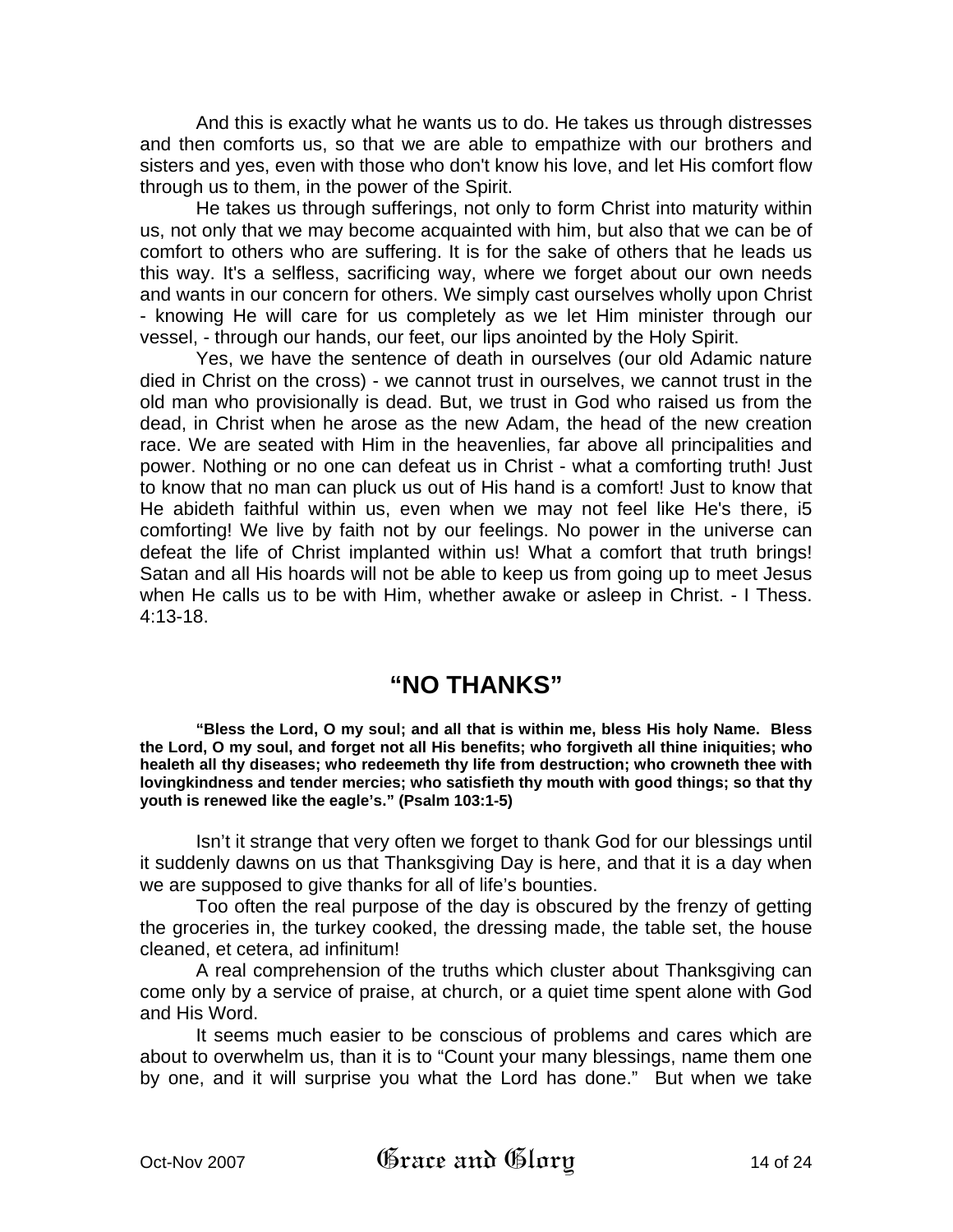inventory of all our blessings our problems and burdens seem to fade into insignificance.

 "Giving thanks always for all things unto God and the Father in the Name of our Lord Jesus Christ."

-- Ephesians 5:20.

\* \* \* \* \* \* \* \* \* \* \* \* \* \* \* \*

 When morning gilds the skies, My heart awaking cries, May Jesus Christ be praised; Alike at work and prayer. May Jesus Christ be praised.

--(Edward Caswell

## *MUSIC IN PERSPECTIVE*

**Gene Hawkins** 

 *"It is better to go to the house of mourning, than to go to the house of feasting……Sorrow is better than laughter: for by the sadness of the countenance the*  heart is made better. The heart of the wise is in the house of mourning; but the heart of *fools is in the house of mirth. It is better to hear the rebuke of the wise, than for a man to hear the song of fools." Eccl. 7:2-5*

 Solomon contrasts the sharp differences that exist between the ways of God and those of the world, as these verses show. These facts make no sense to one following wisdom, for it seems that men are consumed with the premise that we should "eat, drink and be merry for tomorrow we die." Laughter, mirth and singing are indeed the order of our day, as men often measure success and accomplishment by their emotional state of happiness. We have long realized that the world has been obsessed with such an attitude, however the Church has adopted the ways of the world to achieve this same goal. There are many ways in which the Church as a whole has compromised and bowed to the standards of men rather than the requirements of God's Word, to achieve what they perceive as success and fulfillment. The Church has adopted the moral standards of society rather than those standards set by God's Word. One statistic states that whatever the world embraces, the Church will accept about seven years later. Many have adopted the ways of the world in "marketing the gospel" as they mimic man's wisdom in trying to raise large sums of money and draw huge crowds.

 Though this compromise is seen in multiple ways, we are focusing only on the one found in verse 5. "It is better to hear the rebuke of the wise, than for a man to hear the song of fools." The rebuke of the wise refers to those who would proclaim the Truth of God's Word. However in our day, music has literally REPLACED the exposition of SCRIPTURE. There are many, even in various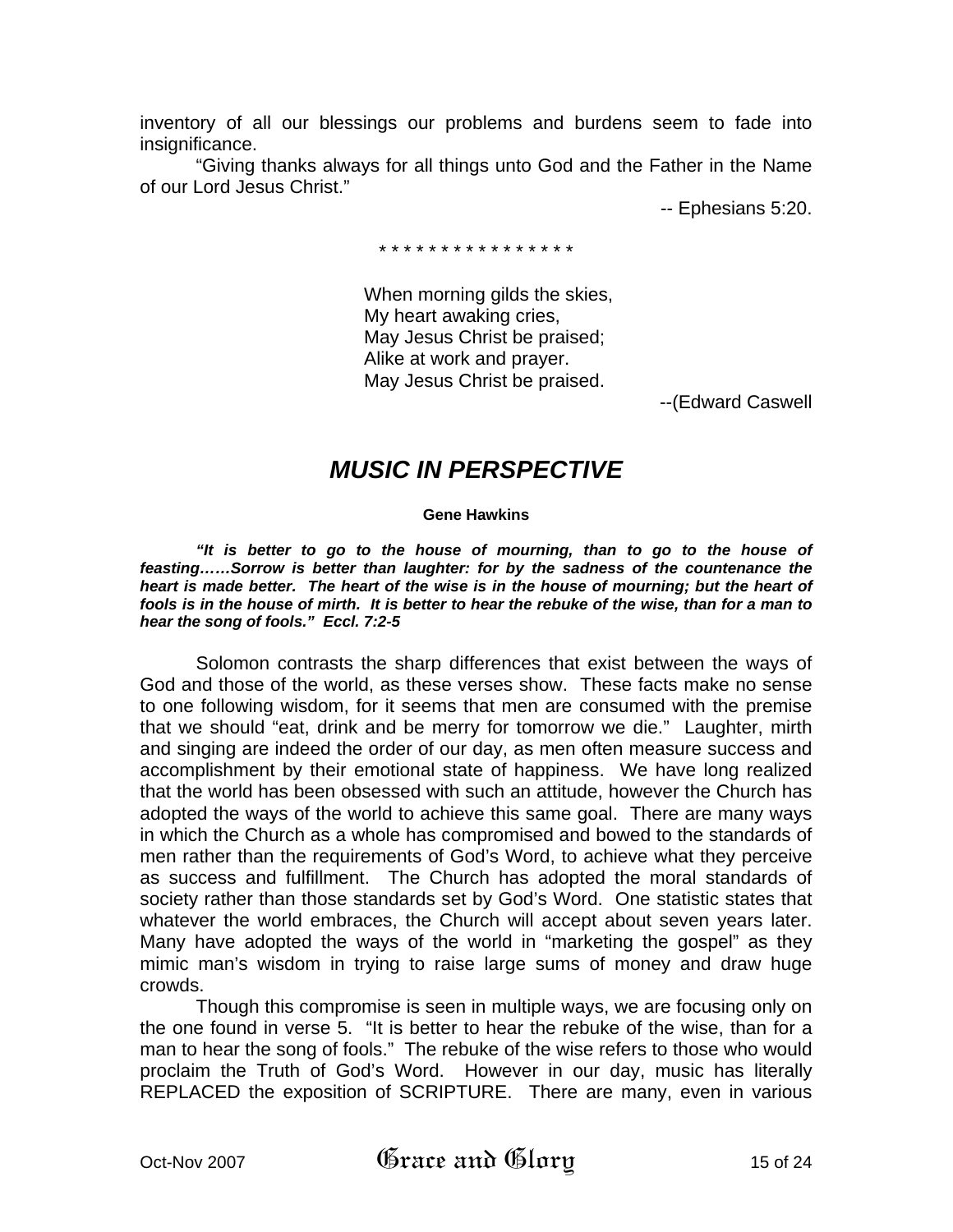sectarian denominations over the past few years, who have warned against the contemporary music which has invaded the Church, and has become popularly know as "Christian Rock". There is nothing Christian about rock music! Jesus said it this way: "Either make the tree good, an his fruit good; or else make the tree corrupt, and his fruit corrupt: for the tree is known by his fruit." Matt. 12:33. The roots of rock music ARE NOT those of a good tree. Those who originated it knew exactly what they were doing as they intentionally wrote music to appeal to the soulish nature of men. The music that came out of the 60's played a major part in the "sexual revolution" that swept across this country and around the world.

 It was out of this chaos that God began to speak to hearts in the "hippy generation" and thus the Jesus Movement was born. There was an entire generation that experienced the genuine grace of God and were born again as they were delivered from the bondage of drugs and other vices. Many of them were also filled with the power of The Holy Ghost, and some adopted the new identity of "Jesus Freaks." They were very comfortable with this designation for it was in absolute harmony with their already adopted "anti-establishment, nonconformist" mentality and they wore this new separatist title with great pride. Many of us were thrilled to hear of those who had been delivered from the mire wherein they were held and hoped to meet some of them. Because they were filled with The Holy Ghost, there was great hope of introducing them to more of the depths of God's Word. Though we did establish contact with a few of them who embrace the depths of Divine Grace, the movement as a whole wanted nothing but mirth, and light hearted songs, along with the supernatural gifts of The Spirit. The tragedy is that. For the most part, they could not leave the music that had captivated them, as this generation proclaimed, "the music was ours." It seemed that they had found their identity in the music, and thus thought that if they would add Christian lyrics to rock music, all would be well. The new music became known as "Christian Rock" and that is a contradiction in terms for, as stated above, a corrupt tree can in no wise bring forth good fruit. The rock beat however became just as captivating in the Church as it had been in the world and many Church leaders recognized its effectiveness among the youth.

 Several years ago, I was changing planes in a very busy airport. As I hurried through the terminal, I saw a large screen T.V. the sound was muted, but there was a large congregation of young people and from the sexual gyrations that were clearly manifest, I assumed it was some kind of dance contest as they were all moving in the same rhythmic motion. It seemed to be something right out of Woodstock. I was shocked when a caption appeared across the screen announcing that these were scenes from a recent crusade held by one of our prominent Charismatic Evangelists.

 On another occasion, I was invited to attend a conference where a man I greatly admired would be speaking. He had had tremendous success of going to college campuses and persuading these young people to make a covenant with God to abstain from sexual activity until marriage. I had hoped to gain some insight into how he was able to get such response from them. I was greatly disappointed that he did not even touch on that subject at all, but rather spent the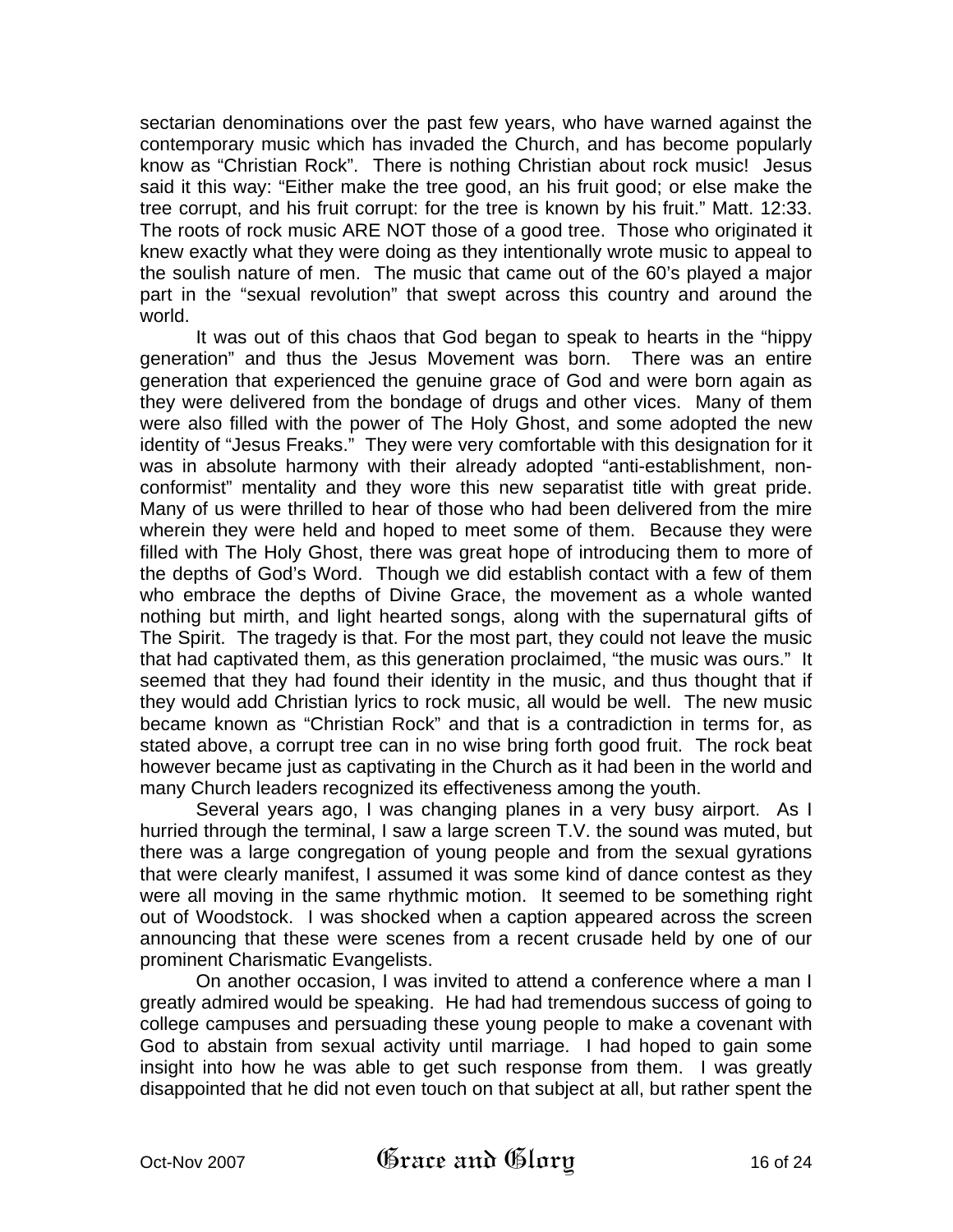entire time defending rock music and specifically a certain band, with whom he had traveled, that had been severely criticized for their "worldly dress." He stated that they used "rock music" in their concerts to control the crowds. They knew what music to play to stir them into a frenzy and they knew how to" bring them down" so they could preach the gospel to them. God never intended that men exercise such control over others. The Church is filled with those today who love to control and manipulate others and they are doing it in a multitude of ways, music being one of them. However, God is the Only One Who is to have such control and we see Him manifesting it repeatedly throughout Scripture through the preaching of His Word. Ezra held the people at attention for about six hours and all he did was preach God's word. Neh. 8:3. their response to The Word was mourning and weeping, (vs. 9) even as stated above, "it is better to go to the house of mourning…..". Nehemiah 9 records the same order. For one fourth part of the day they read the law, the next fourth part they confessed and worshipped. Vs 3.

 The Day of Pentecost relates the same story as Peter held the crowd enthralled with the preaching of God's Word. The promise is that "my word shall not return unto me void……", and it was Peter's message that brought forth the response; "men and brethren what shall we do?" Acts 2:37.

 Preaching of The Word is the only responsibility in this matter that God has given to us, and only He is responsible for the results. The story is now reported that several years ago Evangelist Billy Graham took his crusade to Russia and there obtained much the same result as he had in other places around the world when audiences streamed out of the stands and made their way down to the platform where he was standing, to receive Christ. The Russian press severely criticized him declaring that it was the closing song that had gendered such response. The evangelist made a very bold move. Though the music "Just as I am" could in no wise be categorized as rock music, he declared that there would be no closing song at altar call. The next headline was something along the line of, "the silence was deafening", for there was a greater response that night than there had been previously. That is because it is God's Word that touches the hearts of men. That is what God designed it to do and if men but preach The Word, God will handle the rest.

 There is a sharp division in the Church today due to music. Division in the Church has been a fact of life from its beginning. Protestantism emerged from Catholicism because of doctrine. After that, there have been countless denominations that have come forth because of differences in doctrine. Some of us pastors have been told that if we would only "give up" some of our "pet doctrines", we could all live in harmony and become unified, and it seems that some have been willing to follow that order, for doctrine in our day does not seem to be the principle issue. Music has become the most controversial and divisive issue. All one need do to prove that is to drive down the street and take note of the billboards advertising a "contemporary service" at one time and "traditional service" at another, and this division occurs WITHIN THE SAME CHURCH. Those pastors can do as they wish, but I have wanted to ask some of them: "how does this contribute to the unity of the body?" I have wondered whether or not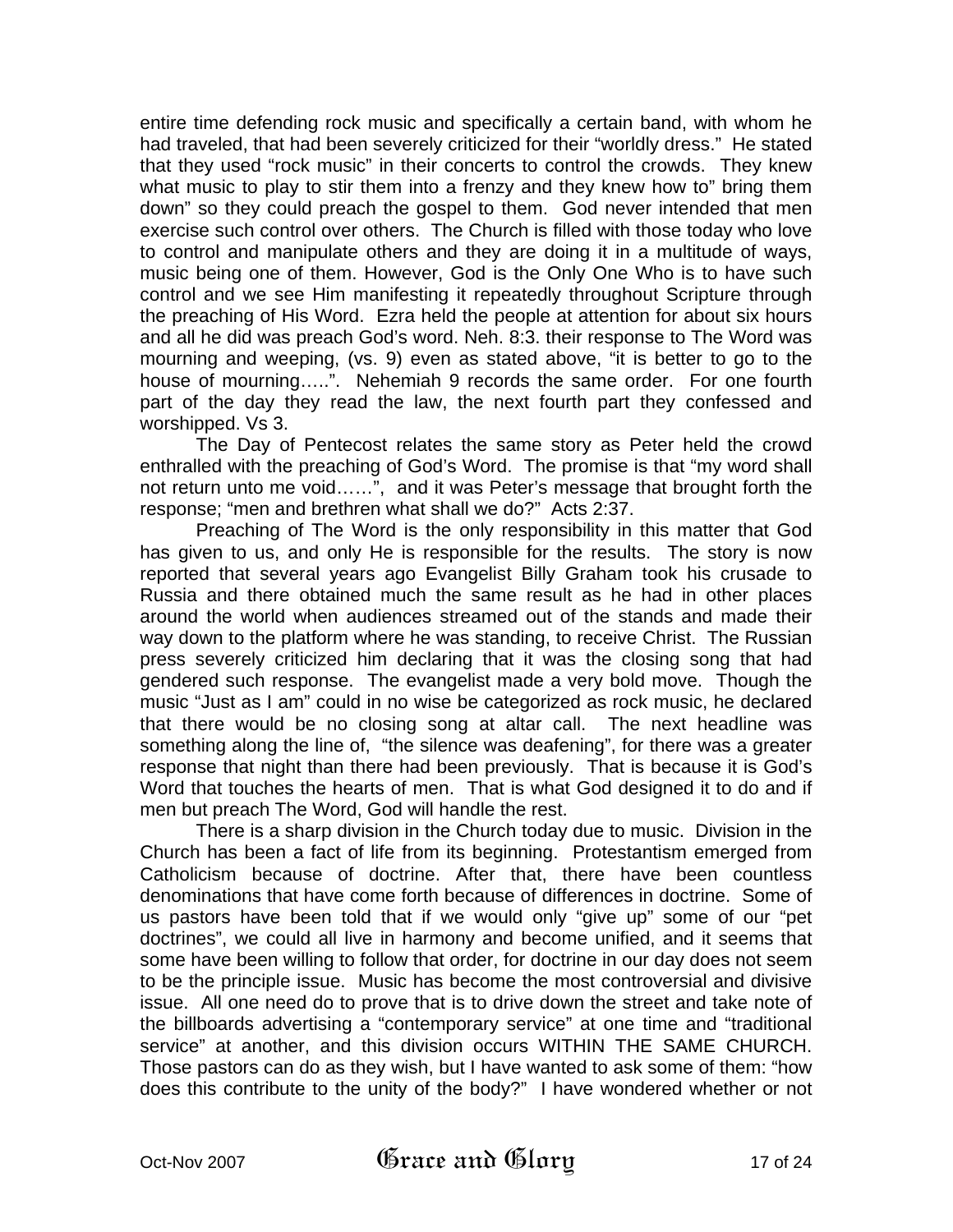both congregations hear the same sermon. How much of God's Word is actually preached? Not having attended such services I do not know what goes on, but in talking to some that have, I have learned that as much as 60 to 90 minutes is spent in standing and singing. Some have reported singing "7-11 choruses (7 words repeated 11 times). This is in keeping with the repetitive pattern in rock music that makes it both hypnotic and addictive. It also forms the perfect background for the admonition in verse 5 of our text: "It is better to hear the rebuke of the wise, than for a man to hear the song of fools." Once again, the evidence indicates that such "singing" has replaced the convicting preaching of God's Word, and men must realize that MUSIC WILL NEVER PRODUCE SPIRITUAL GROWTH. Some of our day equate "an emotional high" with spiritual growth, but such is not the case. Sometimes, just the opposite is true. For example, David was actually in the "house of mourning" in Psalm 22. his deep misery is clearly manifest as he cried out "my God, my God, why hast thou forsaken me?" The rest of the psalm likewise speaks of great misery and depression, yet spiritually speaking, David was perhaps closer to the Lord at this rime than any time previous for he was writing direct prophecy.

 Only God's Word has been designed to produce spiritual growth. Peter said it thus: "But grow in grace, and in the knowledge of our Lord and Saviour Jesus Christ." II Peter 3:18. Paul likewise declares "But speaking the truth in love, may grow up into Him in all things, which is the head, even Christ….." Eph. 4:15. His last admonition to the Ephesian elders, which represents instruction for this entire church age, as: "Take heed therefore unto yourselves, and to all the flock, over which the Holy Ghost hath made you overseers, to feed the church of God…." Acts 20:28. He said in vs 32 "I commend you to God and to the word of His grace which is able to build you up….." Music cannot produce these results.

 Music is an important part of our lives. God created both it and us. Job spoke of God who giveth songs in the night. Singing often tells of great victory. Paul and Silas prayed and sang praises at midnight, reflecting the victorious spirit they had even in the midst of great adversity. However, such singing has a definite order with The Word of God. Col. 3:16 outlines that order. " Let the word of Christ dwell in you richly in all wisdom; teaching and admonishing one another in psalms and hymns and spiritual songs, singing with grace in your hearts to the Lord." The Word must find a home in our hearts first. After that we can teach, admonish, AND sing primarily "to the Lord." Such order is seen in Exodus 15 after Israel was obedient to God's Word in crossing the Red Sea. Deborah had a glorious song of victory as the same pattern is followed in Judges 4 & 5. Hannah's paean of praise also followed the faith of just believing what God had said and it came after she had obediently presented young Samuel to The Lord and left him with Eli the priest.

 Several years ago a young man chided a certain preacher because "he did not understand that emotional people need their music." He then quoted from I Samuel 16, where David was asked to play on his harp before a very depressed Saul. The record shows that music can produce the desired emotional results, but I would not ask the question: as spiritual as David proved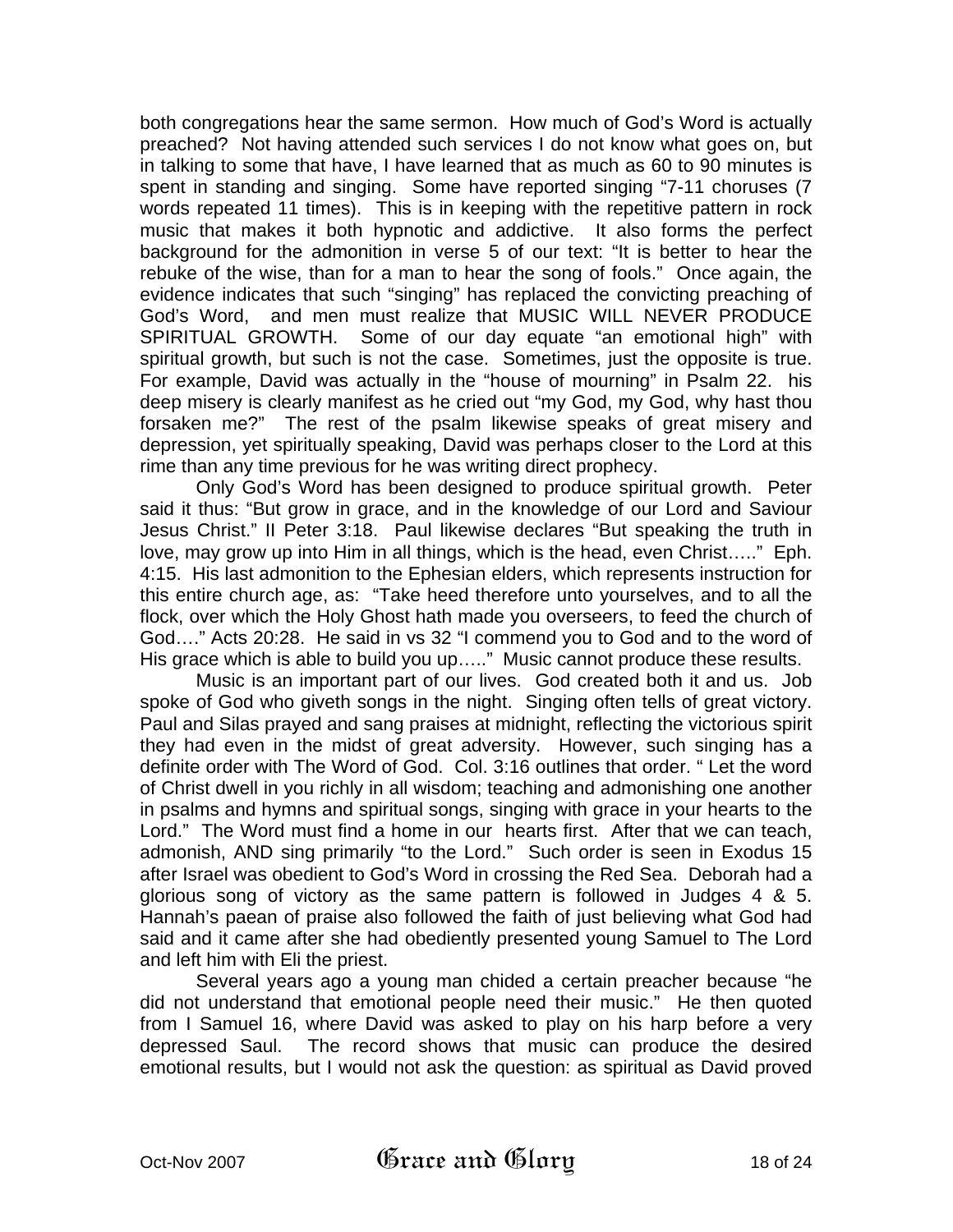to be, did his "music" ever produce one whit of spirituality in Saul? Judging from Saul's end, I would think not.

 The pattern here in Colossians must be established in our own lives, as we become both the song and the singer. The Word of Christ must "swell in you richly', meaning that any work in our lives begins with The Word of God. That pattern is seen from the beginning of creation as we read "and God said….." The word "dwell" means to "inhabit, to dwell in, to occupy, reside". It means constancy and not just getting a choice verse or thought in order to compose a song. "In all wisdom…." Is simply another way of expressing that Christ is to be practically revealed in our lives, for He is Wisdom. Thus, it is our own lives that become a song of praise for His glory.

 Paul expresses this same glorious scenario in Eph. 5:18,19. "And be not drunk with wine, wherein is excess: but be filled with the Spirit; speaking to yourselves in psalms and hymns and spiritual songs, singing and making melody in your hearts to the Lord:…..". these words follow his exhortation to awake to the light. The rest of this book contains a four-fold definition of what it means to be "filled with the spirit," the first of which is singing, but note once again that the same pattern prevails. Men must have the light of God's Word to sing such spiritual songs. The word melody here means "to twitch, twang, play on a stringed instrument." It is our own hearts on which this melody is to be played and thus we become His instrument in song, a direct result of the work His Word will do in our experience. It is also to be "unto the Lord," not just a performance before men for the purpose of emotional satisfaction.

 Revelation 5:9 gives us the grand finale of following this pattern. "And they sung a new song, saying, Thou art worthy to take the book, and to open the seals thereof: for thou was slain, and hast redeemed us to God by thy blood out of every kindred, and tongue, and people, and nation;…." Many have wondered what this "new song" could be, but we are told in this verse that it is the song of redemption for "thou hast redeemed us to God….." Our own lives become the subject of this song and it is testimony of what He has done through the glorious plan of redemption that was devised before the world began. The four living ones and twenty four elders are put on display to manifest the absolute fullness of what God brought to pas in living color because of Jesus work on the cross of Calvary.

#### \* \* \* \* \* \* \* \* \* \* \* \* \* \* \* \* \* \* \* \*

## **BOUNTIFULL BLESSING**

Two little fish and five loaves of bread, "Give me your basket," the Lord Jesus said. How many thousands of people were fed, A little boy's basket of fish and bread.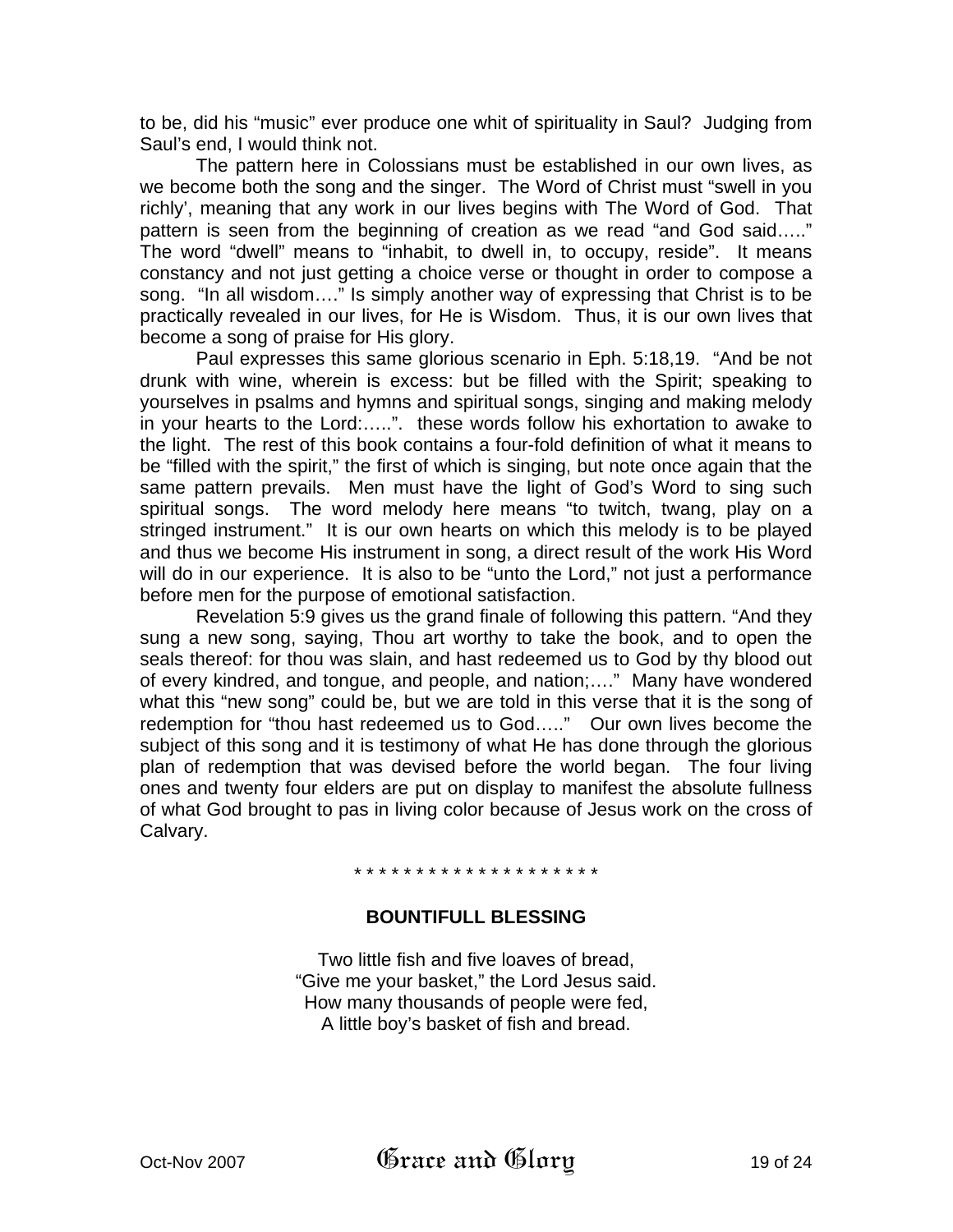"Give me your basket," the lord said to me; "Your basket of life, and then you will see What we will do, what more you can be When you give me your basket of life"

"Come unto me," I heard Jesus say, "Give me your life; do not delay. You'll feel my love; I'll hear when you pray, Give me your basket today."

I gave Him my basket; He came to stay. Things of this world have all faded away. Money can't buy this peace. So, I pray, Give Him your basket today.

-- Amy Jump

# **WHO AM I?**

I was born in 1725, and died in 1807. The only Godly influence in my life, as far back as I can remember, was my mother, whom I had for only seven years. When she left my life through death, I was virtually an orphan.

My father remarried, sent me to a strict military school where the severity of discipline almost broke my back. I couldn't stand it any longer, and I left in rebellion at the age of ten. One year later, deciding that I would never enter formal education, I became a seaman apprentice, hoping somehow to step into my father's trade and learn, at least, the ability to skillfully navigate a ship.

By and by, I slowly gave myself over to the devil. I determined that I would sip to my fill without restraint. I did that until my days in the military, where again discipline worked hard against me, but I further rebelled. My spirit would not break and I became more and more a rebel. I finally deserted the army only to be captured like a common criminal and beaten publicly several times. After enduring the punishment, I again fled. I thought about suicide on my way to Africa, deciding that country was the place farthest from anyone who knew me. Again I made a pact to live for the devil.

During this time, I met a Portuguese slave trader and lived in his home. His wife, who was full of hostility, took a lot of it out on me. She beat me, and I was forced to eat like a dog on the floor. If I refused, I would be whipped with a lash. I fled penniless, having only the clothes on my back and found my way to the shoreline of Africa where I built a fire, where I attracted a ship that was passing. The skipper stopped because he thought I had gold, or ivory, or slaves to sell, and was surprised to learn I was a skilled navigator. It was a slave ship, and I virtually lived on it for a long period of time.

I went through all sorts of narrow escapes, with death only a hairbreadth away on many occasions. One time I opened some crates of rum and got all the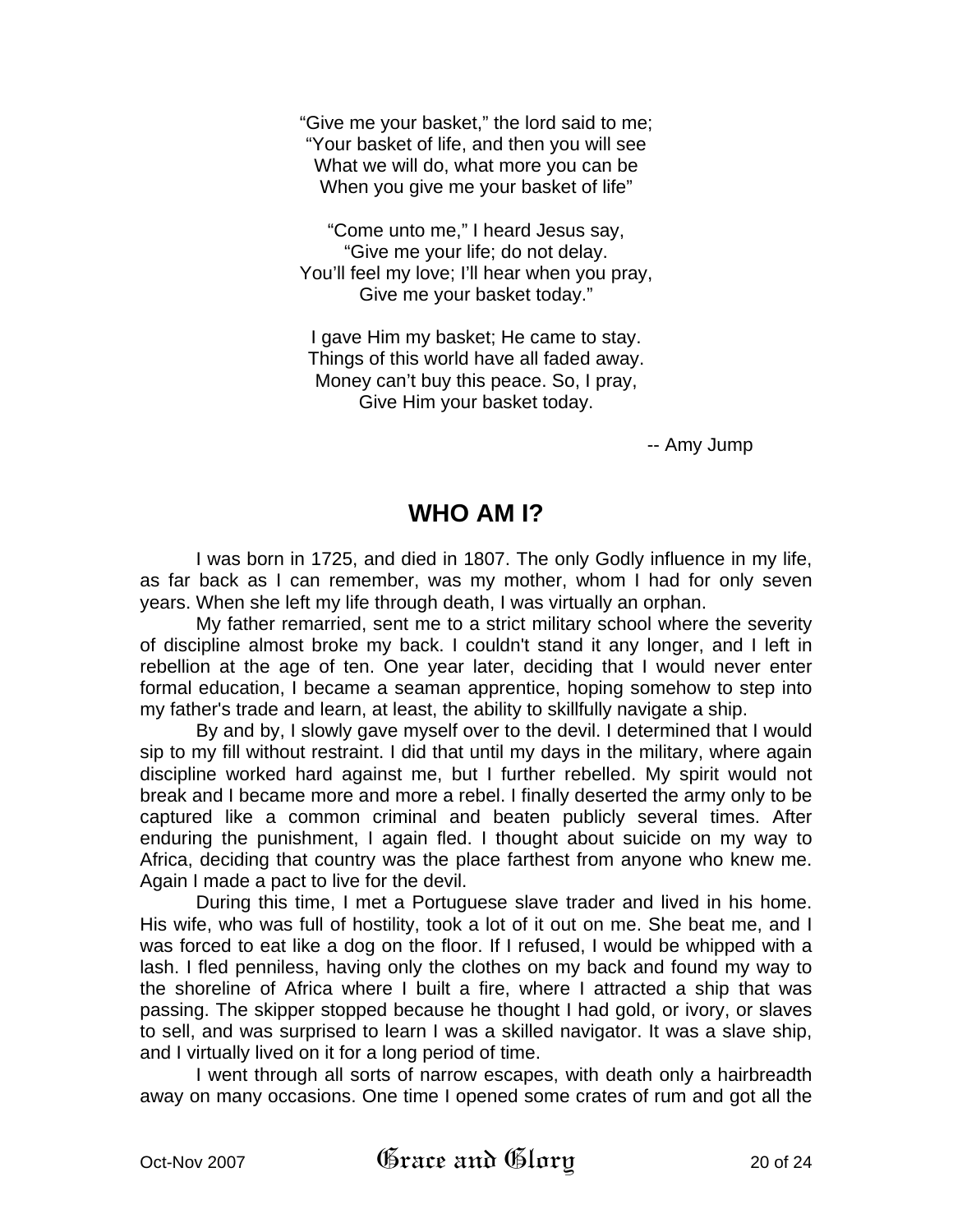crew drunk. The skipper, incensed with my actions, beat me and threw me into the hole. I lived on stale bread and sour vegetables for a long time. He brought me above again to beat me again, and I fell overboard. Because I couldn't swim, he harpooned me to get me back on the ship. I lived with that scar in my side, large enough to put my fist into, until my death.

On board I was inflamed with fever and enraged with the humiliation. A storm arose and again I wound up in the hold of the ship, down among the pumps. To help keep the ship afloat, I worked along with the slaves. It was there, bruised and confused, bleeding, diseased, I was the epitome of the degenerate man. I remembered the words of my mother. So, I cried out to God, the only way I knew, calling upon His grace and His mercy to deliver me, and called upon His Son to save me. The only glimmer of light I had was in a crack in the ship floor above me, and I looked up into it and screamed for help. God heard me.

Thirty-one years passed. I married a childhood sweetheart. I entered the ministry. In every place I served, rooms had to be added to the building to handle the crowds that came to hear the Gospel and the story of God's grace in my life.

My tombstone above my head reads: "Born 1725, died 1807. A clerk, once an infidel and libertine, a servant of slaves in Africa, was by the rich mercy of our Lord and Savior, Jesus Christ, preserved, restored, pardoned, and appointed to preach the faith he once long labored to destroy."

Before my death, I decided to put life's story in verse. That verse has become a hymn. My name? John Newton. The hymn? "Amazing Grace."

#### \* \* \* \* \* \* \* \* \* \* \* \* \* \* \* \* \* \* \*

#### **BLESSED ASSURANCE**

Blessed assurance, Jesus is mine! Oh, what a foretaste of Glory Divine! Heir of salvation, purchase of God, Born of His Spirit, washed in His blood.

Perfect submission, perfect delight, Visions of rapture now burst on my sight; Angels descending, bring from above Echoes of mercy, whispers of love.

Perfect submission, all is at rest, I in my Savior am happy and blest; Watching and waiting, looking above, Filled with His mercy, lost in His love.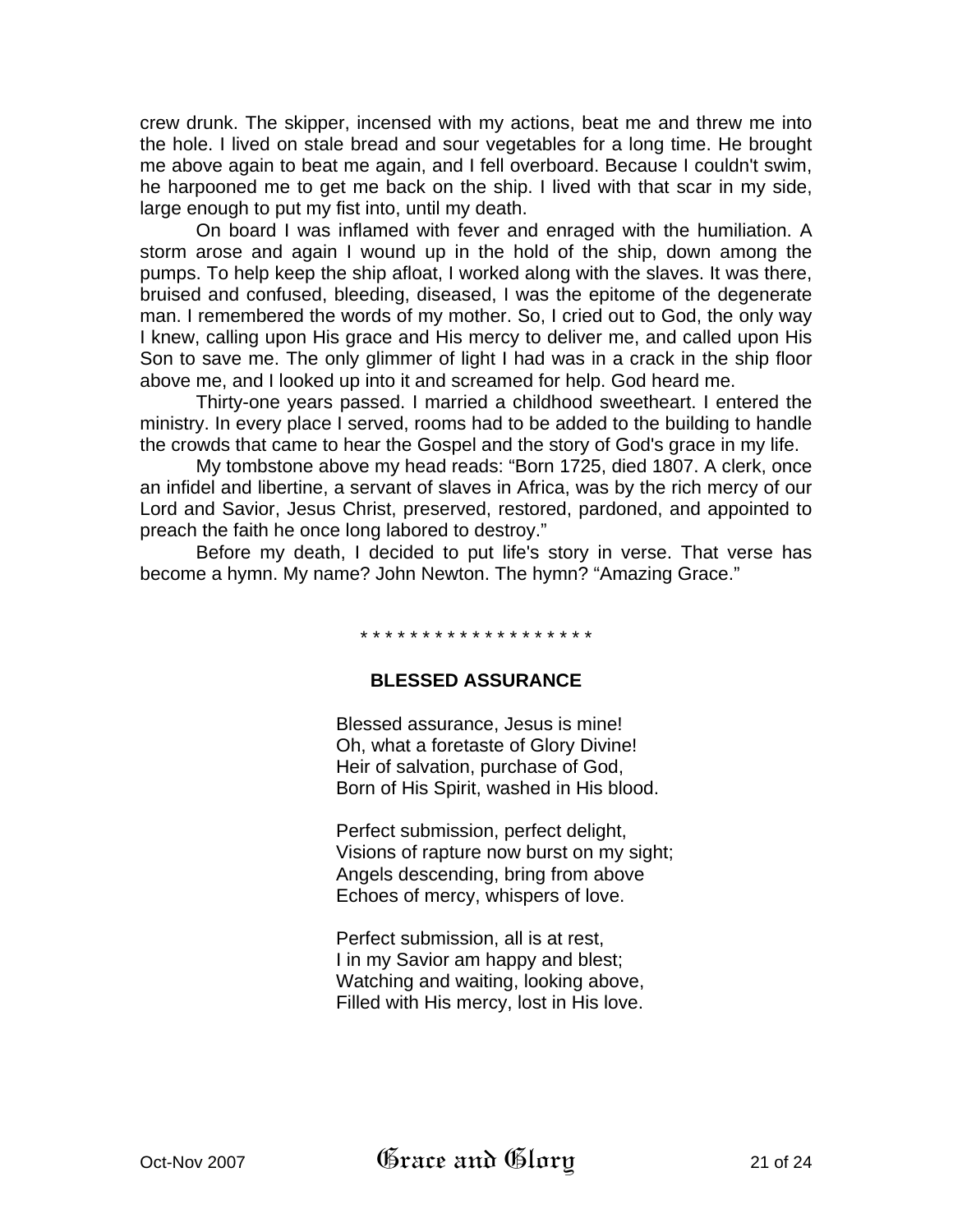### *THE OTHER SIDE*

*This isn't death, it's glory! It isn't dark, it's light; It isn't stumbling, groping, Or even faith - it's sight.* 

*This isn't grief, it's having My last tear wiped away. It's sunrise, it's the morning Of my eternal day!* 

*It isn't even praying, It's speaking face to face, It's listening, and it's glimpsing The wonders of His grace.* 

*This is the end of pleading For strength to bear my pain; Not even pain's dark memory Will ever live again.* 

*How did I bear the earth life Before I came up higher, Before my soul was granted Its every deep desire,* 

*Before I knew this rapture Of meeting face to face The One who sought me, saved me, And kept me by His grace!* 

*Martha Snell Nicholson* 

# **"Having made peace through the blood of His cross…" Colossians 1:20**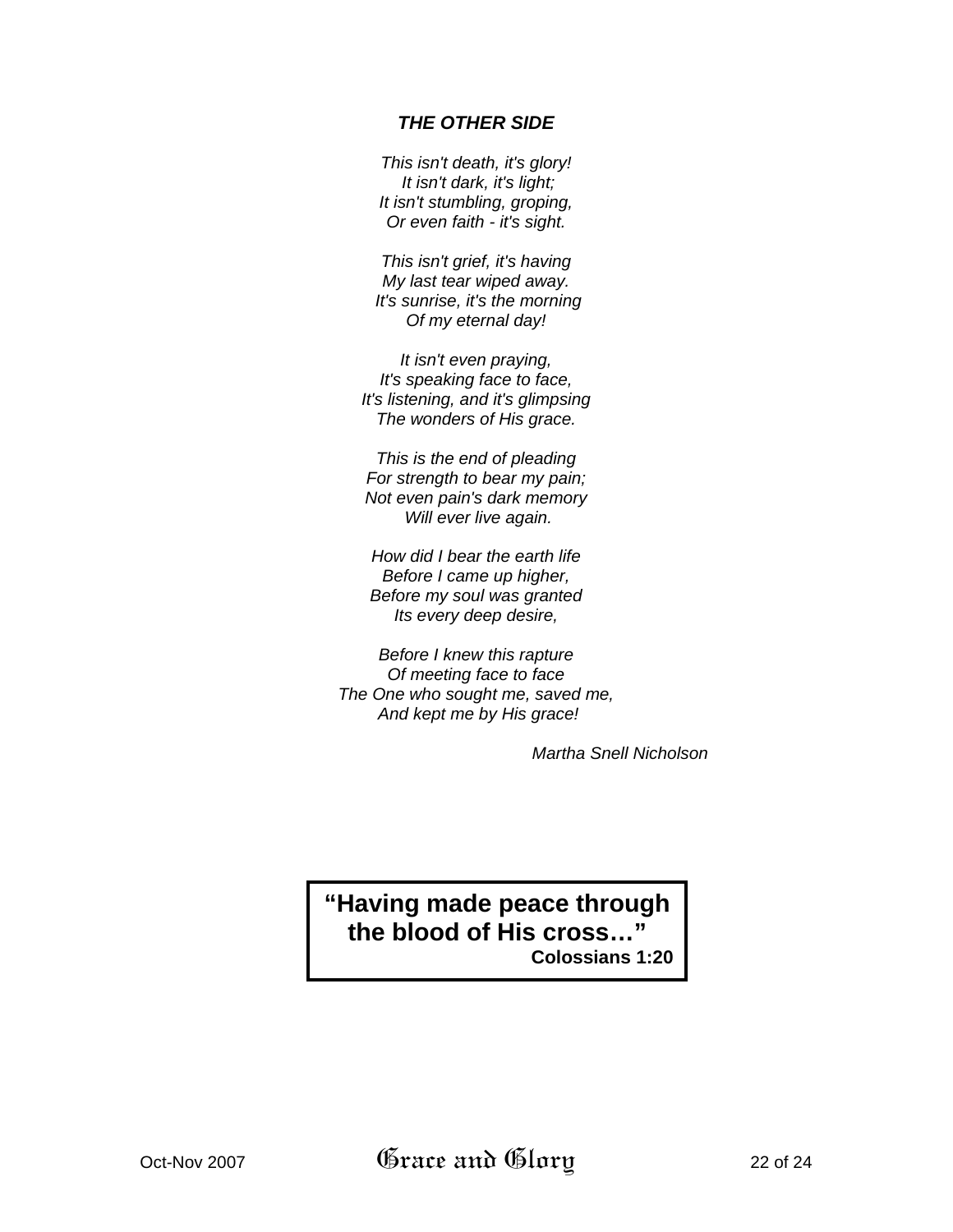# **THE FOLDED LINEN BURIAL CLOTH**

#### **Why Did Jesus fold the linen burial cloth after His resurrection?**

 The Gospel of John (20:7) tells us that the napkin which was placed over the face of Jesus, was not just thrown aside like the grave clothes, but was neatly folded, and was placed at the head of that stony bier. "The first day of the week (Sunday) cometh Mary Magdalene early, when it was yet dark, unto sepulcher, and seeth stone taken away from the sepulcher . . . then cometh Simon Peter following him, and went into the sepulcher, and seeth the linen clothes lie. And the napkin, that was about His head, not lying with the linen clothes, but wrapped together in a place by itself."

 IS THAT IMPORTANT? ABSOLUTELY! IS IT REALLY SIGNIFICANT? YES! In order to understand the significance of the folded napkin, we must understand a Hebrew tradition of that day. The folded napkin is related to the Master and Servant. Every Jewish boy knew this tradition. When the servant set the dinner table for the master, he made sure that it was exactly the way the master wanted it. After the table was set perfectly, the servant would wait, just out of sight, until the master had finished eating, and the servant would not dare touch that table until the master was finished.

 When the master was done eating, he would rise from the table, wipe his fingers, his mouth, clean his beard, and would ten wad up his napkin and toss it onto the table. The servant would then know to clear the table; for the wadded napkin meant, "I'm done." But if the master got up from the table, folded his napkin and laid it beside hi place, the servant would not dare touch the table, because he knew that the folded napkin meant, "I'm not finished yet." The folded napkin meant, "I'm coming back."

He is coming back!

## **DON'T MEASURE HIS LOVE BY YOUR CIRCUMSTANCE**

#### **"Lord, If Thou hadst been here, my brother had not died. But I know ... whatsoever Thou wilt ask God, God will give it thee." (John 11:21-22)**

Christian Reader, here lies the true secret of the whole matter. Let nothing shake your confidence in the unalterable love of the Lord. Come what may -- let the furnace be ever so hot -- let the waters be ever so rough -- let the pressure be ever so great -- still hold fast your confidence in the perfect love and sympathy of the One who has proved His love by going down into the dust of death -- down under the dark and heavy billows and waves of the wrath of God -- in order to save your soul from everlasting burning. Be not afraid to trust Him fully, to commit yourself without a shadow of reserve or misgiving to Him. Do not measure His love by your circumstances. If you do, you must, of necessity, reach